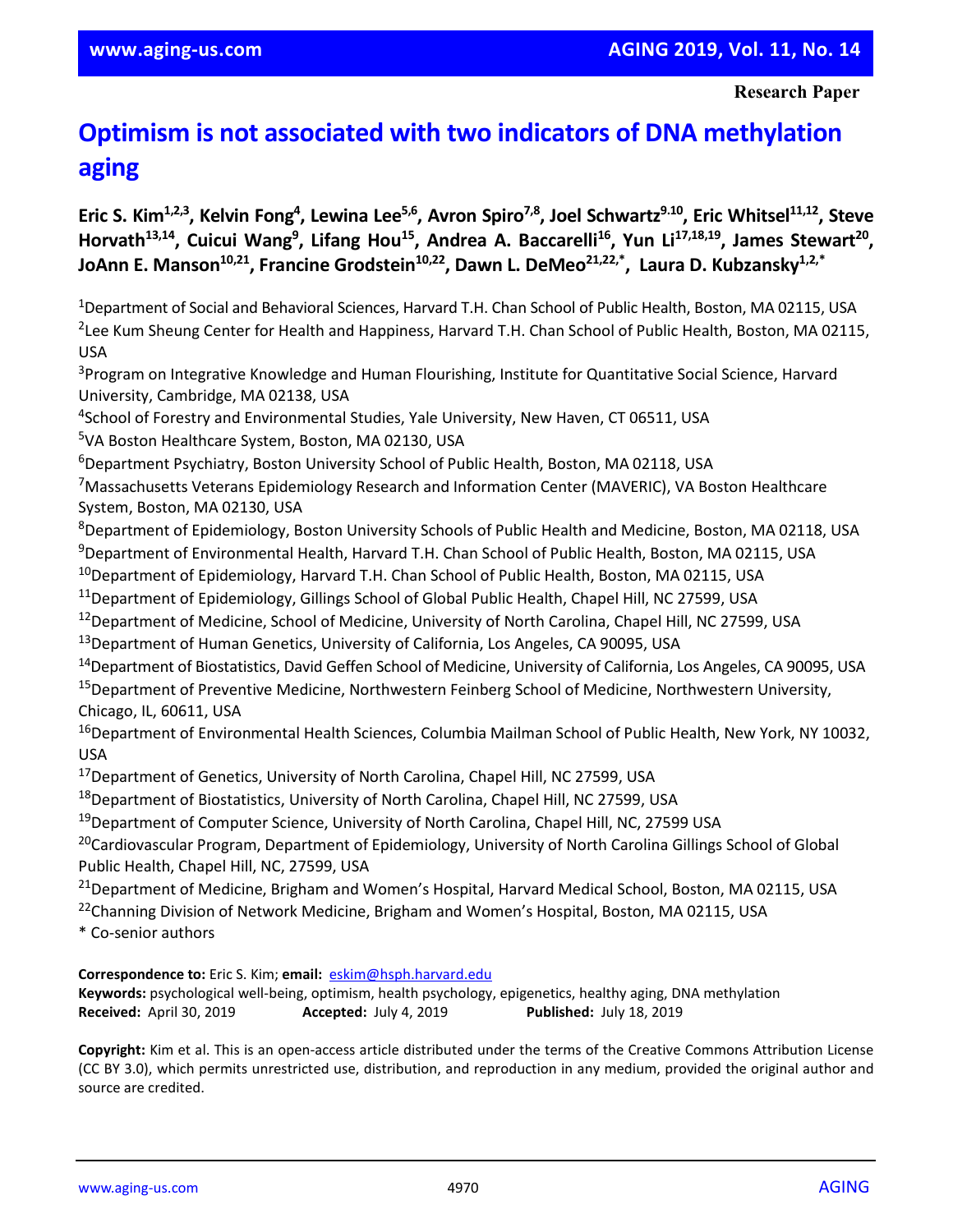## **ABSTRACT**

**Evidence indicates associations between higher optimism and reduced risk of age-related conditions and premature mortality. This suggests optimism is a positive health asset, but research identifying potential biological mechanisms underlying these associations remains limited. One potential pathway is slower cellular aging, which may delay age-related deterioration in health. Data were from the Women's Health Initiative (WHI) (N=3,298) and the Veterans Affairs Normative Aging Study (NAS) (N=514), and included dispositional and explanatory style optimism measures. We evaluated whether higher optimism was associated with metrics** suggestive of less cellular aging, as indicated by two DNA methylation algorithms, intrinsic (IEAA) and extrinsic **epigenetic age acceleration (EEAA); these algorithms represent accelerated biologic aging that exceeds chronological age. We used linear regression models to test our hypothesis while considering several covariates (sociodemographics, depressive symptoms, health behaviors). In both cohorts, we found consistently null associations of all measures of optimism with both measures of DNA methylation aging, regardless of covariates considered. For example, in fully-adjusted models, dispositional optimism was not associated with either IEAA (WHI:β=0.02; 95% Confidence Interval [CI]:-0.15-0.20; NAS:β=-0.06; 95% CI:-0.56-0.44) or EEAA (WHI:β=-0.04; 95% CI: -0.26-0.17; NAS:β=-0.17; 95% CI: -0.80-0.46). Higher optimism was not associated with reduced cellular aging as measured in this study.**

## **INTRODUCTION**

Aging and age-related health conditions have become critical public health issues. According to recent projections, the percentage of people aged >65 years in the United States is expected to increase by more than 60% over the next 15 years [1]. Growing evidence suggests that higher levels of optimism are associated with reduced risk of a wide range of age-related conditions such as cardiovascular events, lung function decline, cognitive impairment, and premature mortality (including both overall mortality and deaths due to heart disease, stroke, or cancer) [2–11]. For example, in a prospective study of 70,021 older women followed over 8 years, women in the highest (versus lowest quartile of optimism had a 38% reduced risk (95% confidence interval [CI]: 0.50, 0.76) of heart disease mortality and a 39% reduced risk (95% CI: 0.43, 0.85) of stroke mortality after adjusting for sociodemographic factors [2]. Prospective studies in other cohorts have reported similar findings [5,12–14].

Optimism, which has been defined either as the generalized expectation that good things will happen or according to the ways in which people explain the causes of good and bad events, may therefore be a powerful, positive health asset. Biologic mechanisms underlying the optimism-health associations are not yet well-established, but understanding biologic pathways could point to novel means of improving health in aging. Given the broad associations between optimism and health across disease endpoints, it is possible that optimism is related to systemic processes that affect multiple outcomes. Given consistent findings with agerelated diseases, one candidate process is slower cellular

aging, whereby optimism could reduce or delay agerelated deterioration in health.

Recent work has identified DNA methylation (DNAm) as a strong component of biologic aging, and developed "epigenetic clocks" designed to capture methylationbased markers of aging. Horvath et al. proposed an "epigenetic clock" derived from age-associated methylation changes in 353 Cytosine-phosphate-Guanosine sites (CpGs) across the genome that are involved in important biological processes (e.g., DNA replication and repair, lipid metabolism, oxidative stress, and other chronic disease related processes) [15,16]. This clock score is well-validated across multiple cell types and tissues, and in epidemiologic studies it predicts cognitive function, lung function, grip strength, and premature mortality, among other outcomes [16–18]. Hannum et al. also derived an epigenetic clock score in a slightly different way, leveraging DNA methylation in blood at 71 CpG sites [15]. A measure of methylation age acceleration can be derived using either of these scores to capture a positive difference between DNA methylation and chronologic age.

Prior work has suggested epigenetic aging might explain observed relationships between negative psychological factors and health. For example, stressrelated epigenetic aging has been proposed as a possible explanatory factor linking psychological stress and higher risk of developing age-related diseases, with several studies demonstrating higher levels of lifetime stress are associated with accelerated DNA methylation age (DNAm) [19,20]. While less work has examined positive psychological factors in relation to epigenetic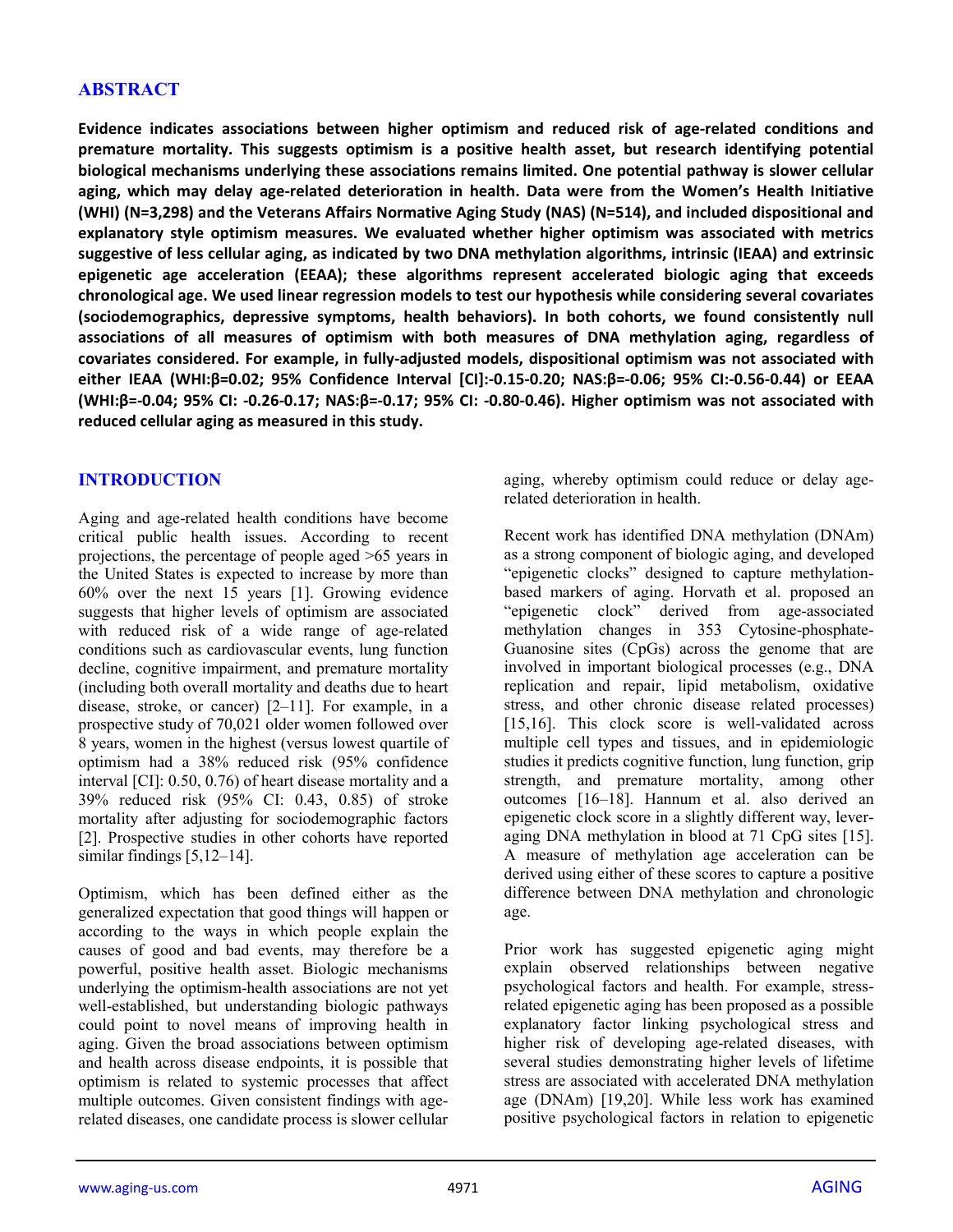aging, to assess potential protective effects on aging processes, given prior findings of protective effects in relation to chronic disease outcomes, such relations are plausible. Optimism may be associated with a slower rate of epigenetic aging if it either reduces stress exposure, or buffers its effects – although it is important to note that optimism does not simply reflect the absence of stress and in fact may have independent effects on biological processes [6]. Optimism has been characterized as an asset or resource that people can utilize throughout life and across multiple domains [11,21,22]. Generally, psychological health assets like optimism, tend to be stable across time, although they can be responsive to life changes such as unemployment or divorce [23], or to interventions, such as activities that promote psychological well-being [24–26].

In the current study, we sought to test the hypothesis that higher optimism would be associated with metrics suggestive of less cellular aging, as indicated by two DNA methylation age algorithms, intrinsic (IEAA) and extrinsic epigenetic age acceleration (EEAA); these algorithms represent accelerated biologic aging that exceeds chronological age. Intrinsic epigenetic age acceleration captures properties of aging that are independent of cell type and organ whereas extrinsic epigenetic acceleration likely reflects both epigenetic variation and age-related changes in cell distributions in blood [27]. We used data from two ongoing epidemiologic cohorts that include women or men, the Women's Health Initiative (WHI) and the VA Normative Aging Study (NAS). Based on prior work we identified relevant covariates for consideration including sociodemographic factors, health status, and health behaviors, which might confound or lie on the pathway between optimism and DNA methylation, as well as depression, which is correlated with both optimism and DNA methylation profiles [28].

#### **RESULTS**

#### **Sample description**

The WHI sample consisted of 3,298 women including 1,665 Whites, 961 Blacks, and 561 Hispanics, and 111 in the "Other" race/ethnicity category. Chronological age in the WHI sample ranged from 50-79 years (mean=64). Most women were married (or in marriagelike relationships: 56%), and most had education after high school (some college or an associate degree: 26%, or a college or graduate degree: 30%). The NAS sample consisted of 514 men (99% White) ranging in chronological age from 56-91 years (mean=73). Most men were married (76%), and had either a high school degree (20%) or college or graduate degrees (35%). Table 1, Tables S1, and S2 [see Appendix A 1 for Tables S1 and S2] provide additional details about participants.

|                            | <b>Women's Health Initiative (WHI)</b> |                          | <b>Normative Aging Study (NAS)</b> |                        |  |  |
|----------------------------|----------------------------------------|--------------------------|------------------------------------|------------------------|--|--|
|                            | $(n=3,298)$                            |                          | $(n=514)$<br>Optimism Levels       |                        |  |  |
|                            | Optimism Levels                        |                          |                                    |                        |  |  |
| <b>Characteristics</b>     | Quartile 1 ( $n = 1,004$ )             | Quartile 4 ( $n = 753$ ) | $1st$ Quartile (n=129)             | $4th$ Quartile (n=129) |  |  |
| <b>Demographic Factors</b> |                                        |                          |                                    |                        |  |  |
| Mean Age (SD)              | 63.4(7.2)                              | 63.2(7.2)                | 72.9(6.6)                          | 73.2(6.4)              |  |  |
| Race/Ethnicity $(\% )$     |                                        |                          |                                    |                        |  |  |
| White                      | 43.7                                   | 51.9                     | 99.2                               | 99.2                   |  |  |
| Black / African-American   | 28.1                                   | 33.2                     | 0.8                                | 0.8                    |  |  |
| Hispanic / Latino          | 23.7                                   | 12.4                     | $\mathbf{0}$                       | $\mathbf{0}$           |  |  |
| Other                      | 4.5                                    | 2.5                      | $\theta$                           | $\theta$               |  |  |
| Missing                    | $\boldsymbol{0}$                       | $\boldsymbol{0}$         | $\boldsymbol{0}$                   | $\boldsymbol{0}$       |  |  |
| Marital Status (%)         |                                        |                          |                                    |                        |  |  |
| Marriage or marriage-like  | 50.6                                   | 57.2                     | 73.6                               | 74.4                   |  |  |
| relationship               |                                        |                          |                                    |                        |  |  |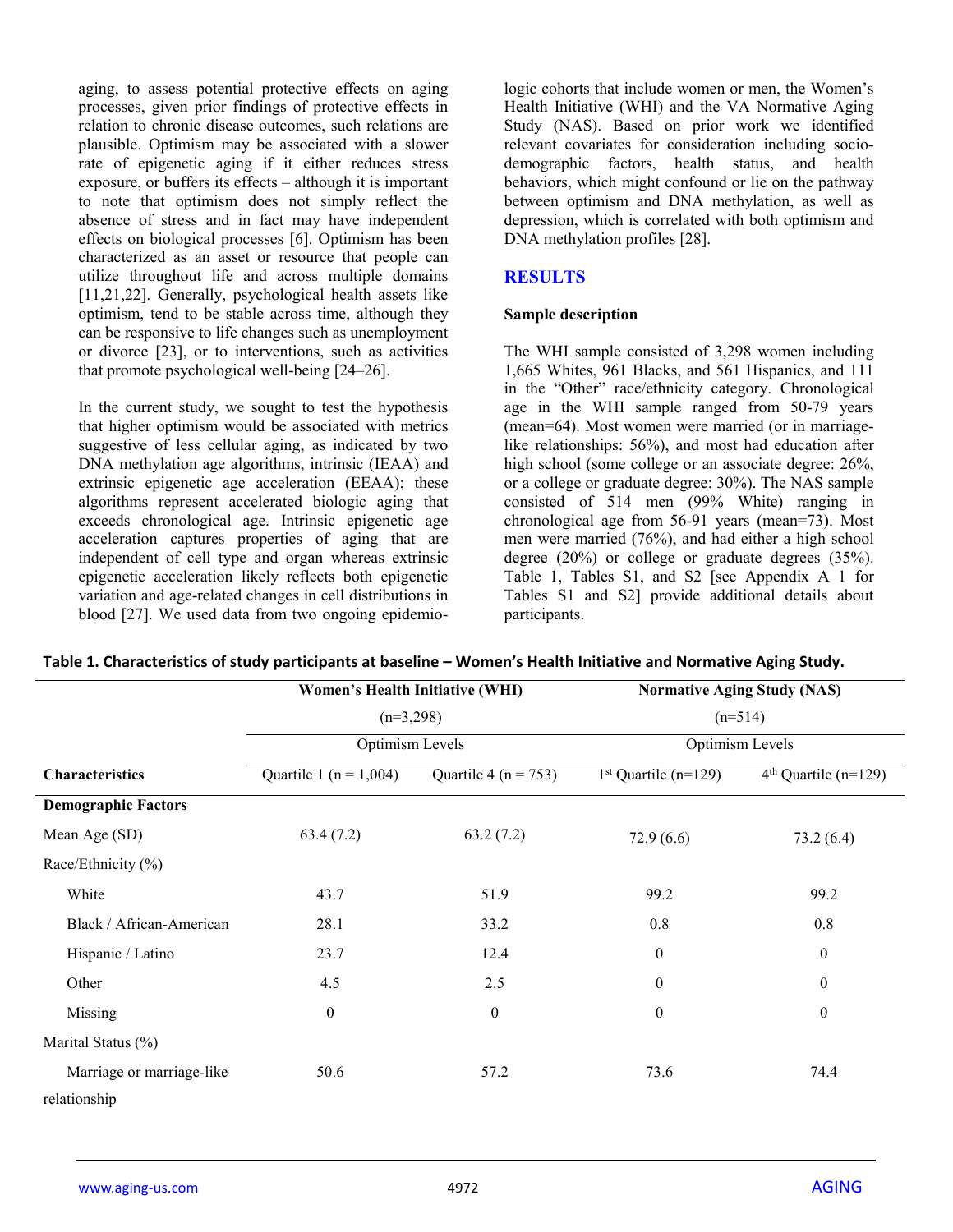| Divorced or single        | 25.0    | 23.5 | 16.3             | 15.5             |
|---------------------------|---------|------|------------------|------------------|
| Widowed                   | 23.4    | 19.0 | 9.3              | 10.1             |
| Missing                   | $1.0\,$ | 0.3  | $0.8\,$          | $\boldsymbol{0}$ |
| Education $(\% )$         |         |      |                  |                  |
| Less than high school     | 32.4    | 14.6 | 5.4              | 2.3              |
| High school graduate      | 22.2    | 13.9 | 20.9             | 20.9             |
| Some college or associate | 24.0    | 28.7 | 24.8             | 16.3             |
| degree                    |         |      |                  |                  |
| College or more           | 20.5    | 41.8 | 27.9             | 39.5             |
| Missing                   | 0.9     | 0.9  | 20.9             | 20.9             |
| Income $(\% )$            |         |      |                  |                  |
| WHI                       |         |      |                  |                  |
| Less than \$20,000        | 35.2    | 17.4 |                  |                  |
| \$20,000 to \$49,999      | 41.7    | 44.5 |                  |                  |
| \$50,000 to \$74,999      | 9.1     | 16.2 |                  |                  |
| \$75,000 or more          | 6.6     | 15.7 |                  |                  |
| Missing                   | 7.5     | 6.2  |                  |                  |
| <b>NAS</b>                |         |      |                  |                  |
| Less than \$60,000        |         |      | 29.5             | 26.4             |
| \$60,000 to \$69,999      |         |      | 19.4             | 19.4             |
| \$70,000 to \$89,999      |         |      | 21.7             | 25.6             |
| \$90,000 or more          |         |      | 25.6             | 27.9             |
| Don't know                |         |      | $\boldsymbol{0}$ | $\boldsymbol{0}$ |
| Missing                   |         |      | 3.9              | $0.8\,$          |
| <b>Health Factors</b>     |         |      |                  |                  |
| Depressed $(\%)^*$        |         |      |                  |                  |
| Not depressed             | 73.5    | 93.4 | 68.2             | 96.1             |
| Depressed                 | 20.3    | 4.0  | 28.7             | $0.8\,$          |
| Missing                   | 6.2     | 2.7  | 3.1              | 3.1              |
| Chronic Condition (%)**   |         |      |                  |                  |
| No chronic condition      | 36.7    | 39.8 | 48.1             | 64.3             |
| Chronic condition         | 52.1    | 49.4 | 51.9             | 35.7             |
| Missing                   | 11.3    | 10.8 | 0.0              | 0.0              |
| Health Behaviors          |         |      |                  |                  |
| Smoking (%)               |         |      |                  |                  |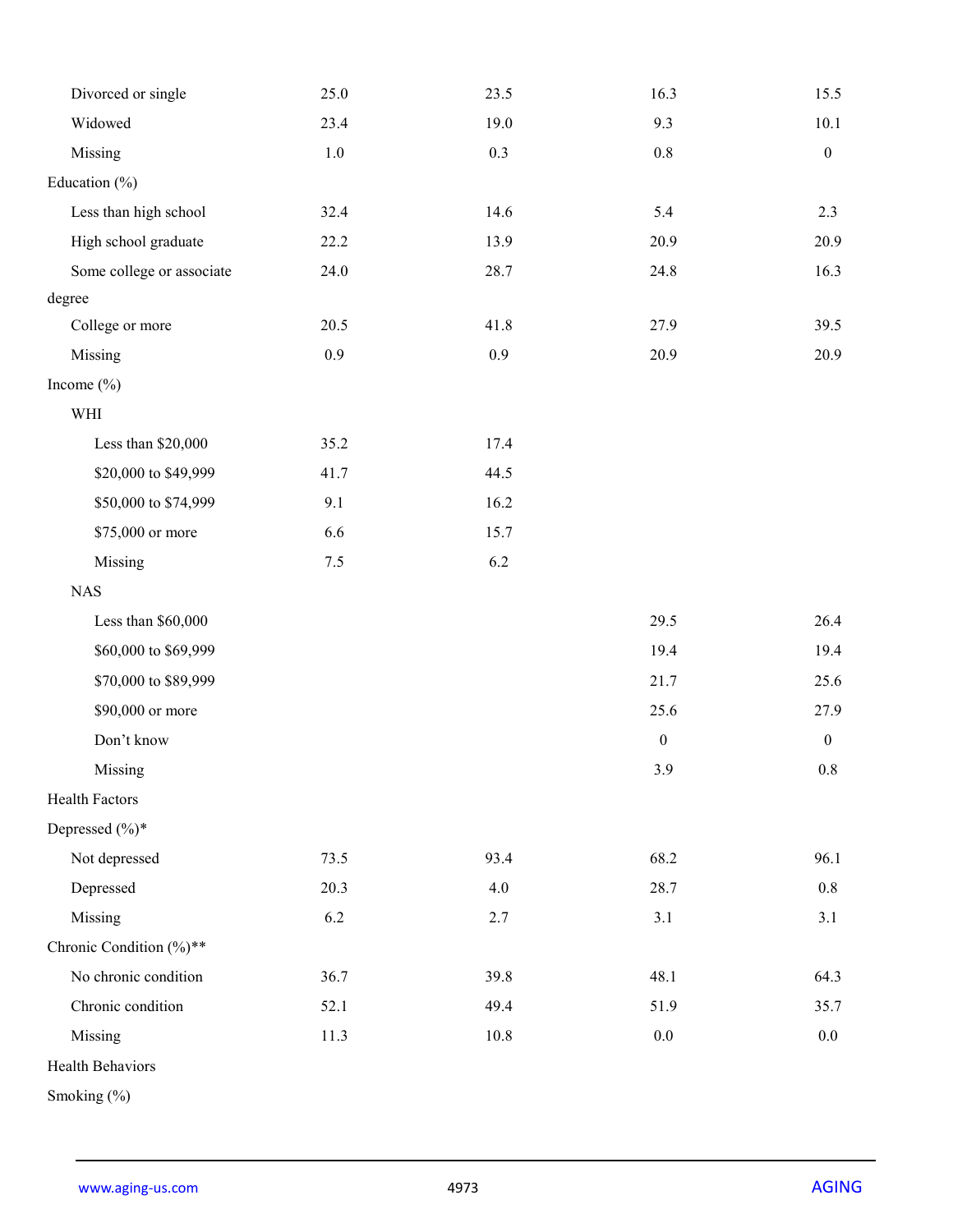| Never smoker            | 52.5       | 52.6       | 28.7             | 33.3             |
|-------------------------|------------|------------|------------------|------------------|
| Past smoker             | 34.7       | 37.3       | 69.0             | 62.8             |
| Current smoker          | 12.1       | 8.6        | 2.3              | 3.9              |
| Missing                 | $0.8\,$    | $1.5$      | $\boldsymbol{0}$ | $\boldsymbol{0}$ |
| Physical activity level |            |            |                  |                  |
| (METS/week; %)          |            |            |                  |                  |
| <3.0                    | 41.6       | 32.3       | 38.0             | 19.4             |
| 3.0-8.99                | 23.5       | 22.7       | 27.1             | 29.5             |
| 9.0-17.99               | 14.4       | 19.5       | 20.2             | 19.4             |
| 18.0-26.99              | $7.1\,$    | 9.4        | 4.7              | 10.1             |
| $\geq$ 27               | 6.4        | 9.7        | 10.1             | 21.7             |
| Missing                 | $7.0\,$    | 6.4        | $\boldsymbol{0}$ | $\boldsymbol{0}$ |
| Diet                    |            |            |                  |                  |
| WHI                     |            |            |                  |                  |
| Mean Healthy Eating     | 63.6(11.5) | 65.7(11.2) |                  |                  |
| Index (SD)              |            |            |                  |                  |
| $\operatorname{NAS}$    |            |            |                  |                  |
| Mean Fruit Intake (SD)  |            |            | 2.6(1.8)         | 2.5(1.6)         |
| Mean Vegetable Intake   |            |            | 3.1(1.9)         | 3.5(2)           |
| (SD)                    |            |            |                  |                  |
| Current drinker (%)     |            |            |                  |                  |
| Non drinker             | 42.2       | 36.3       | 29.5             | 19.4             |
| Current drinker         | 57.1       | 63.4       | 69.8             | 79.8             |
| Missing                 | $0.7\,$    | 0.4        | $0.8\,$          | $0.8\,$          |
| Body Mass Index (%)     |            |            |                  |                  |
| Normal $(\leq24.9)$     | 19.6       | 24.0       | 16.3             | 21.7             |
| Overweight (25.0-29.9)  | 35.6       | 32.3       | 50.4             | 56.6             |
| Obese $(\geq 30.0)$     | 44.3       | 42.6       | 33.3             | 21.7             |
| Missing                 | $0.5\,$    | $1.1\,$    | $\boldsymbol{0}$ | $\boldsymbol{0}$ |

**Notes -** \*Depressive symptoms in WHI were measured using the Burnam Screening Algorithm, a questionnaire that includes 6 items from the Center for Epidemiologic Studies Depression Scale (CES-D) and two from the Diagnostic Interview Scale (DIS), with a cutoff of ≥0.06 indicating depression. Depressive symptoms in NAS were measured using the Brief Symptom Inventory (BSI), with a cutoff of ≥0.638 indicating depression

\*\*Chronic conditions in WHI included: 1) hypertension, 2) high cholesterol, 3) cardiovascular disease, 4) diabetes, 5) stroke, 6) cancer. Chronic conditions in NAS included: 1) cardiovascular disease, 2) diabetes, 3) stroke, 4) cancer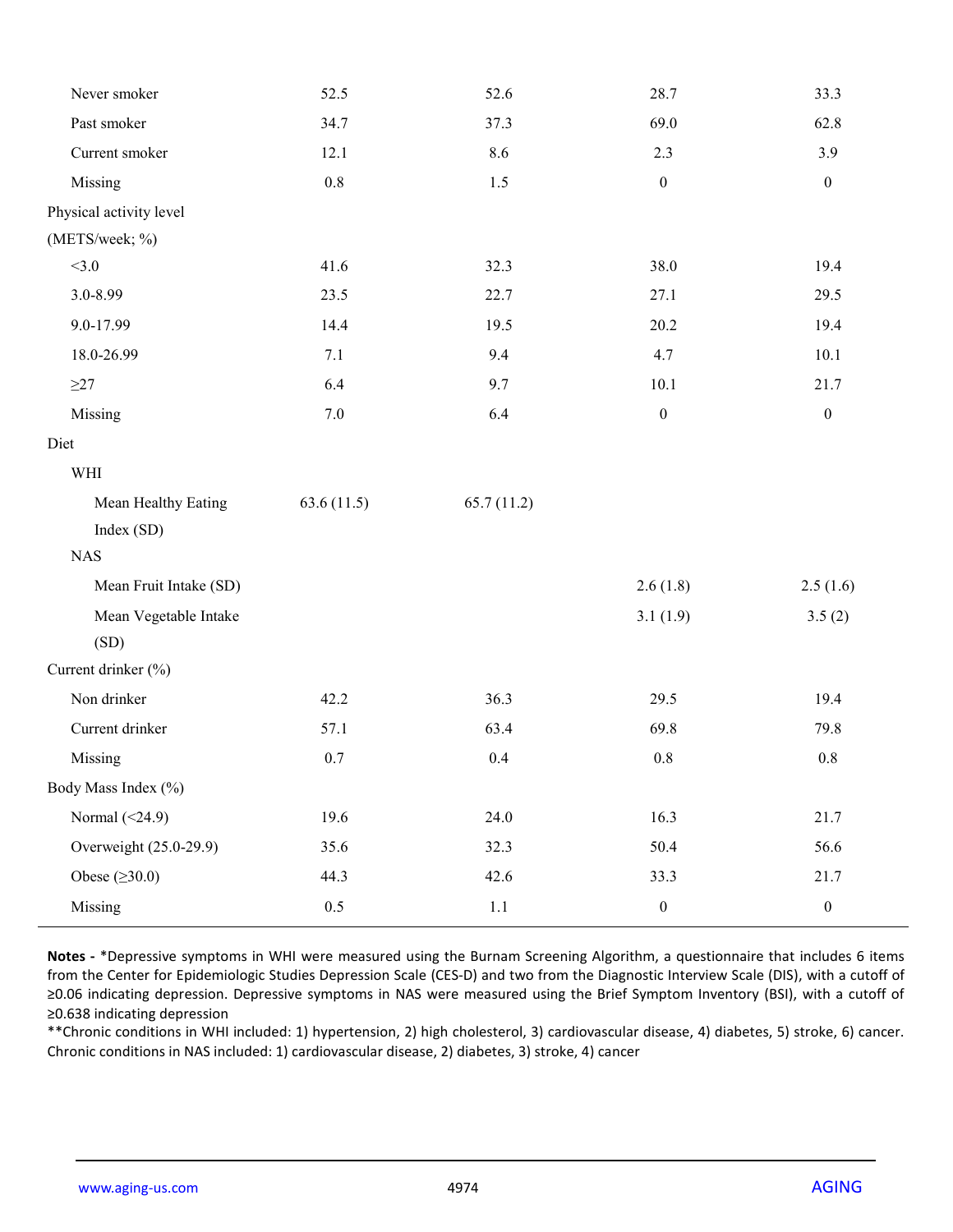#### **Optimism and DNA methylation age**

In WHI, when considering both dispositional optimism and DNAm age as continuous variables, we observed no association of optimism with IEAA (mean difference, β=0.07; 95% CI: -0.10,0.24; Table 2); however, we did observe an association with EEAA (mean difference, β=-0.35; 95% CI: -0.55,-0.13) in unadjusted models such that higher optimism was associated with lower DNAm age. In models that adjusted for basic confounders, we observed no relation of optimism to IEAA (β=0.02; 95% CI: -0.16,0.19; Table 2) and associations with EEAA were attenuated and no longer statistically significant ( $\beta$ =-0.06; 95% CI: -0.28,0.16). After further adjusting for the full set of covariates, associations were not meaningfully different (Table 2).

When evaluating the association between dispositional optimism and DNAm age in NAS, we observed a pattern of null findings in unadjusted as well in all the other models. For example, in our basic adjusted models, optimism was not associated with IEAA ( $\beta$ =-0.06; 95% CI: -0.55,0.42; Table 3) or EEAA ( $\beta$ =-0.23; 95% CI: -0.83,0.38).

We also evaluated quartiles of optimism in relation to both EEAA and IEAA, in the WHI and NAS. Findings were null in both cohorts for IEAA. In the WHI women, in the unadjusted model, individuals in the lowest (versus highest) quartile of optimism had a lower mean EEAA score (β=-0.73; 95% CI: -1.32,-0.15; Table 3). However, this association was no longer statistically significant after adjusting for additional covariates, and all findings with EEAA were null in the NAS.

**Table 2. Mean differences (Regression Coefficients) for association between optimism (LOT-R) and DNA methylation age in WHI (n=3,298)\*.**

|                                 | Optimism                       |                             |                              |                           |                           |
|---------------------------------|--------------------------------|-----------------------------|------------------------------|---------------------------|---------------------------|
| Outcome                         | Continuous<br>Optimism Score** | Quartile 1<br>$(n = 1,004)$ | Quartile 2<br>$(n = 809)$    | Quartile 3<br>$(n = 732)$ | Quartile 4<br>$(n = 753)$ |
| <b>Intrinsic Epigenetic Age</b> | Mean Difference                |                             | Mean Difference              | Mean Difference           | Mean Difference           |
| Acceleration                    | $\beta$ (95% CI)               |                             | $\beta$ (95% CI)             | $\beta$ (95% CI)          | $\beta$ (95% CI)          |
| Unadjusted Model                | $0.07 (-0.10, 0.24)$           | Ref.                        | $0.01 (-0.44, 0.46)$         | $-0.01$ $(-0.48, 0.45)$   | $0.13(-0.33, 0.58)$       |
| Basic Confounders Model***      | $0.02$ ( $-0.16$ , $0.19$ )    | Ref.                        | $-0.11(-0.56, 0.35)$         | $-0.16(-0.64, 0.31)$      | $-0.03$ $(-0.50, 0.45)$   |
| All Covariates Model****        | $0.02 (-0.15, 0.20)$           | Ref.                        | $-0.06$ $(-0.52, 0.40)$      | $-0.14(-0.61, 0.34)$      | $-0.01$ $(-0.49, 0.47)$   |
| <b>Extrinsic Epigenetic Age</b> |                                |                             |                              |                           |                           |
| Acceleration                    |                                |                             |                              |                           |                           |
| Unadjusted Model                | $-0.35$ $(-0.55, -0.13)$       | Ref.                        | $-0.52$ ( $-1.09$ , $0.06$ ) | $-0.93$ $(-1.52, -0.34)$  | $-0.73$ $(-1.32, -0.15)$  |
| Basic Confounders Model***      | $-0.06$ $(-0.28, 0.16)$        | Ref.                        | $-0.19(-0.76, 0.38)$         | $-0.53$ $(-1.13, 0.06)$   | $-0.05$ $(-0.65, 0.54)$   |
| All Covariates Model****        | $-0.04$ $(-0.26, 0.17)$        | Ref.                        | $-0.10(-0.67, 0.47)$         | $-0.43$ $(-1.02, 0.16)$   | $-0.02$ ( $-0.62$ , 0.58) |

**Notes -** \*All models adjusted for WHI substudy (EMPC or BAA23)

\*\*Per 1 SD increase in LOT-R score

\*\*\*Confounders model adjusts for: race, education, income, marital status, chronic conditions, depression,

\*\*\*\*All covariates model additionally adjusts for: physical activity, smoking, BMI, diet, alcohol consumption, which may be intermediates or confounders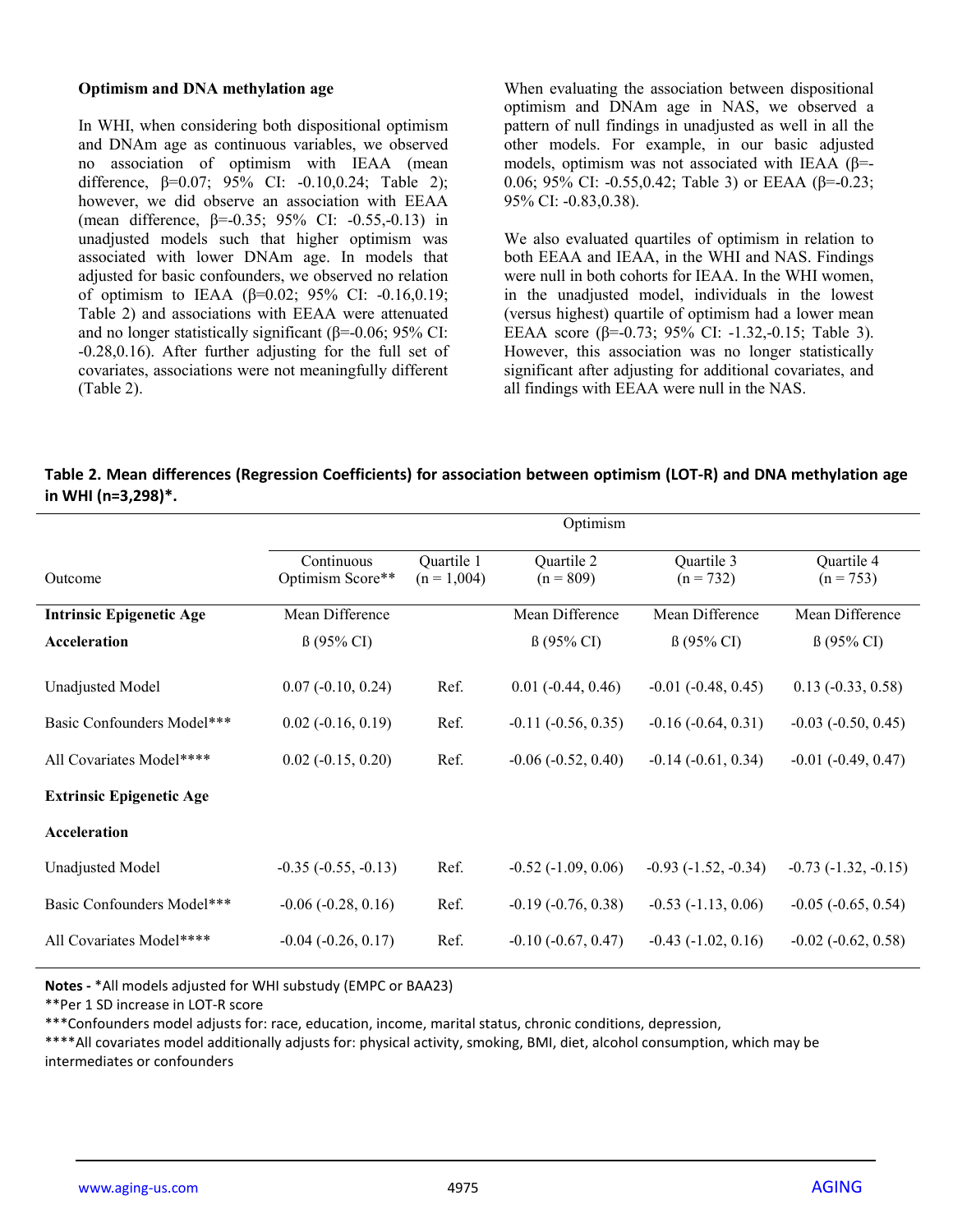|                                 | Optimism                |             |                      |                             |                      |
|---------------------------------|-------------------------|-------------|----------------------|-----------------------------|----------------------|
|                                 | Continuous              | Quartile 1  | Quartile 2           | Quartile 3                  | Quartile 4           |
| Outcome                         | Optimism Score*         | $(n = 129)$ | $(n = 128)$          | $(n = 128)$                 | $(n = 129)$          |
| <b>Intrinsic Epigenetic Age</b> | Mean Difference         |             | Mean Difference      | Mean Difference             | Mean Difference      |
| Acceleration                    | $\beta$ (95% CI)        |             | $\beta$ (95% CI)     | $\beta$ (95% CI)            | $\beta$ (95% CI)     |
| Unadjusted Model,               | $-0.02$ $(-0.47, 0.43)$ | Ref.        | $0.10(-1.13, 1.33)$  | $0.14(-1.05, 1.33)$         | $0.41 (-0.87, 1.69)$ |
| Confounders Model**             | $-0.02$ $(-0.51, 0.48)$ | Ref.        | $0.12(-1.16, 1.40)$  | $0.12(-1.13, 1.36)$         | $0.45 (-0.98, 1.89)$ |
| All Covariates Model***         | $-0.06$ $(-0.56, 0.44)$ | Ref.        | $0.09(-1.22, 1.39)$  | $0.12(-1.15, 1.38)$         | $0.54(-0.92, 2.00)$  |
| <b>Extrinsic Epigenetic Age</b> |                         |             |                      |                             |                      |
| Acceleration                    |                         |             |                      |                             |                      |
| Unadjusted Model                | $-0.27(-0.81, 0.28)$    | Ref.        | $0.73 (-0.75, 2.22)$ | $0.56(-0.88, 2.01)$         | $0.98(-0.57, 2.53)$  |
| Confounders Model**             | $-0.21 (-0.82, 0.41)$   | Ref.        | $0.60(-0.99, 2.19)$  | $0.53$ ( $-1.02$ , $2.08$ ) | $0.58(-1.21, 2.37)$  |
| All Covariates Model***         | $-0.17(-0.80, 0.46)$    | Ref.        | $0.65 (-0.98, 2.29)$ | $0.45 (-1.13, 2.03)$        | $0.48(-1.35, 2.31)$  |

## **Table 3. Mean differences (Regression Coefficients) for association between optimism (LOT) and DNA methylation age in NAS (n=514).**

**Notes -** \*Per 1 SD increase in LOT-R score

\*\*Confounders model adjusts for: race, education, income, marital status, chronic conditions, depression,

\*\*\*All covariates model additionally adjusts for: physical activity, smoking, BMI, diet, alcohol consumption, which could be potential confounders or intermediates

#### **Table 4. Mean differences (Regression Coefficients) for association between optimism (PSM-R) and DNA methylation age in NAS (n=514).**

|                                 |                         |             | Optimism                |                           |                         |
|---------------------------------|-------------------------|-------------|-------------------------|---------------------------|-------------------------|
|                                 | Continuous              | Quartile 1  | Quartile 2              | Quartile 3                | Quartile 4              |
| Outcome                         | Optimism Score*         | $(n = 129)$ | $(n = 128)$             | $(n = 128)$               | $(n = 129)$             |
| <b>Intrinsic Epigenetic Age</b> | Mean Difference         |             | Mean Difference         | Mean Difference           | Mean Difference         |
| Acceleration                    | $\beta$ (95% CI)        |             | $\beta$ (95% CI)        | $\beta$ (95% CI)          | $\beta$ (95% CI)        |
| Unadjusted Model                | $0.31 (-0.14, 0.76)$    | Ref.        | $0.46 (-0.80, 1.71)$    | $0.13(-1.12, 1.38)$       | $1.16(-0.11, 2.42)$     |
| Confounders Model**             | $0.32(-0.18, 0.81)$     | Ref.        | $0.42 (-0.93, 1.78)$    | $0.03(-1.33, 1.38)$       | $1.14 (-0.24, 2.52)$    |
| All Covariates Model***         | $0.29(-0.21, 0.79)$     | Ref.        | $0.17(-1.23, 1.57)$     | $-0.04$ $(-1.42, 1.33)$   | $1.06(-0.36, 2.48)$     |
| <b>Extrinsic Epigenetic Age</b> |                         |             |                         |                           |                         |
| Acceleration                    |                         |             |                         |                           |                         |
| <b>Unadjusted Model</b>         | $-0.06$ $(-0.60, 0.49)$ | Ref.        | $-0.16(-1.69, 1.37)$    | $-1.04$ ( $-2.56$ , 0.48) | $-0.25$ $(-1.79, 1.28)$ |
| Confounders Model**             | $-0.11(-0.72, 0.51)$    | Ref.        | $-0.20$ $(-1.89, 1.48)$ | $-1.22$ ( $-2.91, 0.47$ ) | $-0.47$ $(-2.19, 1.25)$ |
| All Covariates***               | $-0.04$ $(-0.67, 0.59)$ | Ref.        | $0.12(-1.64, 1.87)$     | $-0.92$ $(-2.64, 0.81)$   | $-0.17(-1.95, 1.60)$    |
|                                 |                         |             |                         |                           |                         |

**Notes -** \*Per 1 SD increase in Malinchoc optimism score (a higher score on this assessment indicates higher levels of pessimism, while a lower score indicates higher levels of optimism)

\*\*Confounders model adjusts for: race, education, income, marital status, chronic conditions, depression,

\*\*\*All covariates model additionally adjusts for: physical activity, smoking, BMI, diet, alcohol consumption, which could be potential confounders or intermediate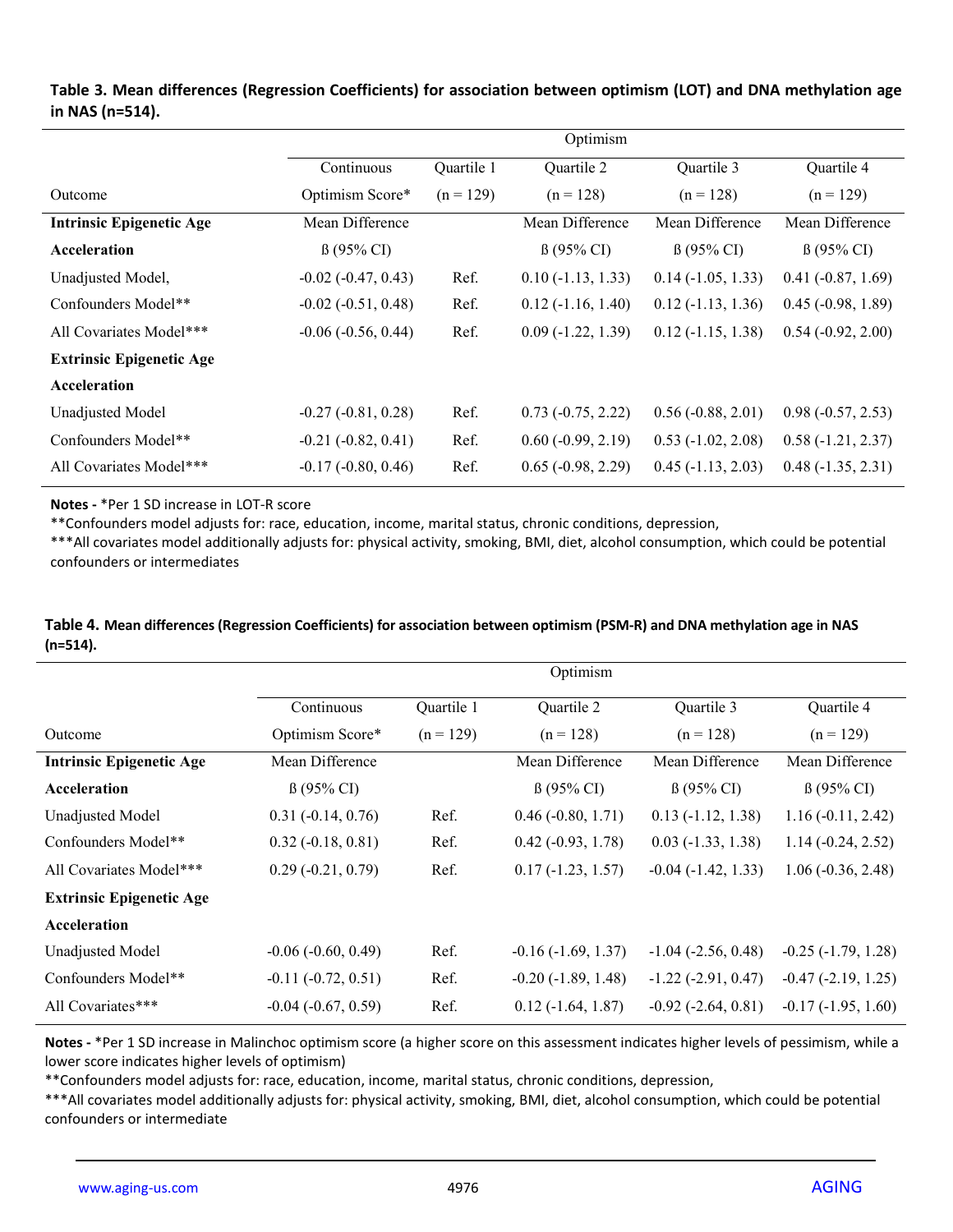#### **Additional analyses**

In both the WHI and NAS, after excluding individuals with depression, associations for optimism with either IEAA and EEAA remained consistently null (Appendix A 1, Table S3 and Table S4). Further, no statistically significant associations with IEAA and EEAA were evident for either the pessimism or the optimism subscales. Associations between the explanatory style optimism and both IEAA and EEAA were also uniformly null in all models (Table 4). In analyses stratified by race in WHI (Black and White women), associations remained consistently null across strata (data not shown). Findings from analyses that included the 736 WHI women who did not have the full set of covariates, were similarly null (data not shown). Finally, in WHI, after additionally adjusting for casecontrol status, WHI observational study membership, as well as clinical trial membership findings were uniformly null across all models (data not shown).

## **DISCUSSION**

We examined the association between optimism and epigenetic age acceleration measured by DNA methyltion in two well characterized cohorts. We were able to examine two forms of optimism, dispositional and explanatory style. Regardless of which measure we considered and across cohorts, we found consistently null associations between optimism and both measures of DNA methylation aging, the intrinsic and extrinsic epigenetic age acceleration measure. While we did find one statistically significant association between the highest versus lowest quartile of dispositional optimism and lower EEAA score in an unadjusted model, it was evident only among the women. Thus, we remain cautious about interpreting this finding as occurring for reasons other than chance. Findings were unchanged in secondary analyses where we excluded those with depression, separately examined the optimism and pessimism subscales of the LOT, or considered another validated measure of optimism (PSM-R) available in the men.

There may be several explanations for these null associations. Our specific measures of epigenetic age acceleration may not be as relevant for optimism as other formulations might be. The DNA methylation age measures considered here reflect underlying aging processes that are at least partially under genetic control, and are more weakly associated with several lifestyle factors [27]. Pathway analysis suggests the components of the DNA methylation age [16,18] are enriched for immune cell trafficking and development, and these processes may not be strongly influenced by optimism. Further work is needed to evaluate other

potential biologic mechanisms of optimism, both epigenetic and others, that may underlie the association of optimism with health. For example, one recently developed metric, DNA methylation PhenoAge, has a stronger association with lifestyle and wellness factors than the IEAA or EEAA measures [29], and as a result, may be more strongly linked to optimism. It is possible that other age acceleration scores that capture processes more tightly linked to optimism will also be developed. Further, although we did not observe evidence of a direct effect between optimism and DNAm age, future research should evaluate if optimism might moderate (or "dampen") the effects of various stressors on DNAm age.

With increasing availability of epigenetic information, we will have additional opportunities to assess if the biologic correlates of optimism will be better captured by additional epigenetic metrics of aging [29,30], or if specific scores are less effective than broader agnostic analyses of the epigenome. Future studies that have repeated measures of DNA methylation aging could also provide a stronger test of the hypothesis that optimism influences epigenetic aging by evaluating if optimism is associated with changes in the rate of DNA methylation aging over time. However, another plausible explanation for our null findings could be that the biological pathways by which optimism works to reduce risk of age-related chronic diseases simply do not include changes in DNAm aging. Assessing these possibilities and alternative biological pathways for the observed association between optimism and chronic diseases of aging will be important next steps for this research.

The current study has some limitations. Both optimism and DNA methylation were assessed at a single point in time. Measurement error can be particularly problematic in studies such as ours, that rely on a single biomarker measurement [31], which likely has some random variability. Associations were cross-sectional and given the composition of each sample, findings may not be broadly generalizable, particularly to younger individuals. Nonetheless, this study has important strengths. We used two large and richly characterized cohorts and were able to assess associations in both men and women as well as adjust for potential confounders. Further, two forms of optimism, dispositional and explanatory style were assessed, with a commonly used validated measure dispositional optimism in both cohorts and a validated measure of explanatory style optimism in the NAS. Findings were remarkably similar across measures and cohorts. In conclusion, we<br>examined associations between ontimism and associations between optimism and epigenetic aging in older men and women from two long-running cohorts with large sample sizes and found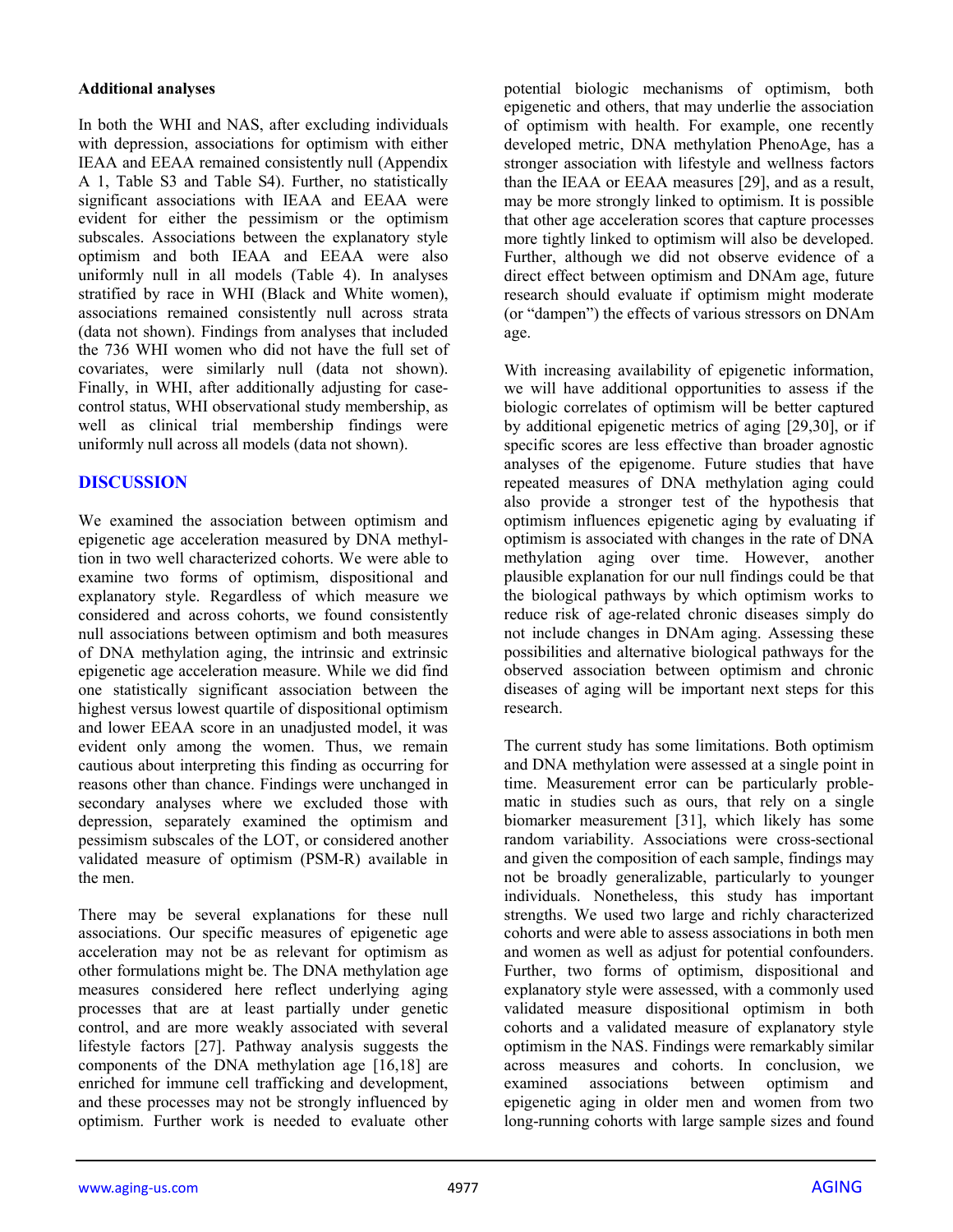no statistically significant associations between optimism and intrinsic or extrinsic epigenetic age acceleration. Our findings may indicate that optimism is not specifically associated with biological mechanisms underlying these metrics of epigenetic age and age acceleration. It may also be that the combination of genes included in these epigenetic aging scores do not well-reflect the biological effects of optimism, and analyses of other clock scores, or broader agnostic or pathway analyses of DNA methylation could yield greater insight into biological processes underlying optimism.

Given robust and consistent findings that optimism is associated with reduced risk of developing a range of age-related diseases as well as overall mortality, and that the relationships are not fully explained by health behaviors [32], identifying novel pathways to improving health in aging remains an important goal. Our findings assess only one metric of epigenetic aging, but new methods and measures for assessing these processes are in active development (or recently available), suggesting continued effort to understand the range of epigenetic and other underlying biological mechanisms is warranted.

## **MATERIALS AND METHODS**

#### **Study Population**

#### *Women's Health Initiative*

The Women's Health Initiative (WHI) is a long-term study focused on identifying strategies for preventing major chronic diseases in postmenopausal women. Starting in 1993, racially and ethnically diverse women aged 50-79 years were recruited throughout the U.S. and entered either clinical trial(s) (WHI-CT; N=68,132) or the observational study (WHI-OS; N=93,676). Data were collected at 40 clinical centers throughout the country. At baseline, women completed self-administered questionnaires including information about sociodemographic factors, psychosocial characteristics, health behaviors, and chronic conditions. Further, after fasting overnight, they visited study clinics where certified clinical center staff collected blood specimens and performed anthropometric measurements.

The present study draws on data from two WHI substudies. The first substudy (Epigenetic Mechanisms of PM-Mediated Cardiovascular Disease Risk (EMPC; AS315; n=2,200) included a stratified random sample representative of the larger WHI CT population [27]. The second substudy (Integrative Genomics and Risk of Coronary Heart Disease and Related Phenotypes in the Women's Health Initiative; BAA23; n=2,107) examined genomic determinants of coronary heart disease (CHD),

using a nested case-control design (with oversampling of African Americans and Hispanics) in the WHI observational study and CT study populations. When data from both substudies were combined, there were 118 women who were in both substudies; thus, only data from EMPC was used when overlap existed (results were very similar when data from BAA23 were used instead). Further, 148 women were excluded because they had missing data on optimism and a further 7 were excluded due to missing data on the DNA methylation measures. Finally, some covariates were assessed only at baseline, and because some women had their blood drawn after baseline (n=736) they were excluded from primary analyses, resulting in a final analytic sample of 3,298 WHI women. In secondary analyses, we evaluated the main association of interest after including the 736 women, without fully control for covariates.

#### *VA Normative Aging Study*

The VA Normative Aging Study (NAS) is a longitudinal investigation of normal aging processes in community-dwelling men, initiated in 1963. The study enrolled healthy men aged 21 to 81 years who were free of known chronic medical conditions. Men provided information on demographic factors, medical history, psychosocial factors, and lifestyle factors on a regular basis. They were interviewed at the VA Boston hospital every 3-5 years, and also participated in a physical exam and laboratory tests. Blood was drawn at each physical exam. Eligibility for this study required continued participation as of the time when DNA samples were first collected. Dropout has been  $\leq 1\%$  per year in this cohort. Among the active 1,749 NAS participants at the time, DNA samples were collected from 1999-2009 for 774 participants. Among these, we excluded from analysis 260 men who did not have an optimism measurement before a DNA sample was taken. The final analytic sample included 514 NAS men with both DNA and measures of optimism.

Because restrictions apply to the public availability of these data, they are available from the WHI and NAS study coordinators upon reasonable request.

#### **Measures**

#### *Optimism assessment*

*WHI:* In WHI, dispositional optimism was assessed at baseline using the Life Orientation Test-Revised (LOT-R). The measure has demonstrated good discriminant and convergent validity, as well as good reliability [33]. Negatively worded items were reverse coded, and then all items were summed to create a composite score that ranged from 6 to 30, with higher scores indicating higher optimism. Following standard WHI protocol, the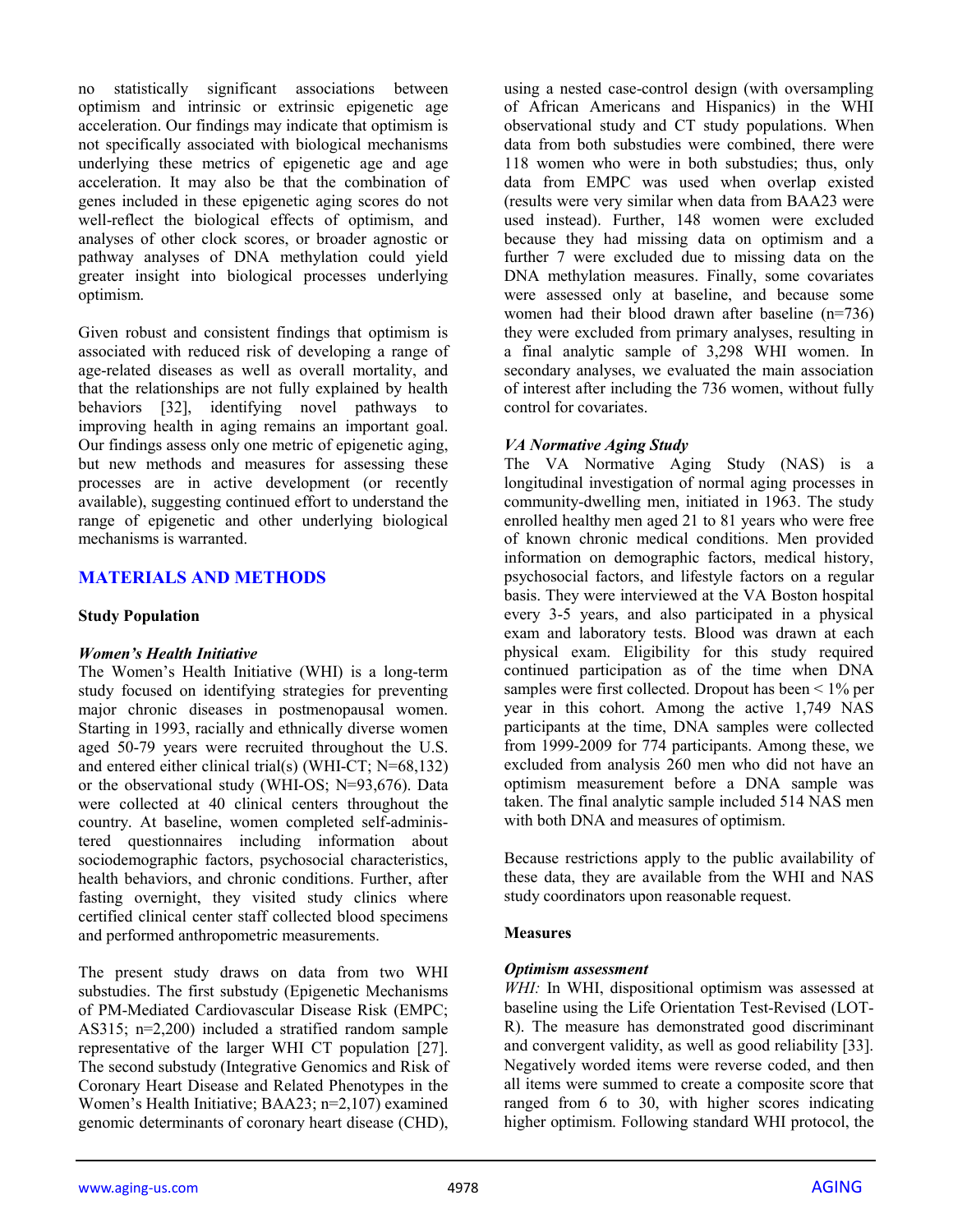score was set to missing if study respondents were missing any of the LOT-R items. To facilitate comparisons of effect sizes across studies, we standardized optimism scores *(Mean(M)=0, Standard Deviation(SD)=1).* Internal consistency reliability was high in the analytic sample at baseline (Cronbach  $\alpha$ =0.75). To assess the possibility of discontinuous or threshold effects, we also created quartiles of optimism based on the score distribution in the sample. Mean optimism scores by quartile were: 19, 23, 24, and 27. Following prior work on dispositional optimism [34], in secondary analyses, we also evaluated the optimistic (Cronbach  $\alpha$ =0.77) and pessimistic (Cronbach  $\alpha$ =0.74) subscales of LOT-R, each composed of three items from the overall scale.

*NAS:* In NAS, dispositional optimism was assessed using both the Revised Optimism-Pessimism Scale (PSM-R) and the original Life Orientation Test (LOT). The LOT is the parent scale from which the LOT-R was largely derived and includes 8 items that contribute to the scale score. Items were reverse coded as necessary and summed to create a composite score that ranged from 7 to 32 in this sample, with higher scores indicating higher optimism. Again, we standardized optimism scores *(M=0, SD=1).* Internal consistency reliability was high in the analytic sample at baseline (Cronbach  $\alpha$ =0.78). We created quartiles of optimism based on the score distribution in the sample and mean optimism scores by quartile were: 16, 20, 22, and 26. In secondary analyses, we evaluated the optimistic (Cronbach  $\alpha$ =0.75) and pessimistic (Cronbach  $\alpha$ =0.80) subscales of LOT, each composed of four items from the overall scale.

Another measure of optimism based on explanatory style was assessed using the PSM–R, developed and validated by Malinchoc, Offord, and Colligan [35,36]. This bipolar scale measures the way individuals explain the causes of both good and bad events, and characterized explanatory style on a continuum from optimistic to pessimistic, by using 263 items selected from the revised Minnesota Multiphasic Personality Inventory (MMPI–2). Following the scoring algorithm, items were combined into a composite bipolar score reflecting a more optimistic explanatory style at the low end of the continuum and a more pessimistic one at the high end. This measure has predicted reduced risk of heart disease and slower lung function decline in the NAS cohort [3,37]. Internal consistency reliability was high in the analytic sample at baseline (Cronbach  $\alpha$ =0.78), and prior research demonstrates this scale has high test-retest reliability of 0.90 [36]. To assess the possibility of discontinuous or threshold effects, we also created quartiles of optimism based on the score

distribution in the sample. Mean scores by quartile were: 58, 47, 41, and 32.

## **Assessment of DNA methylation and DNA methylation age acceleration**

*WHI*. Methylation analysis for both substudies was performed using the Illumina Infinium Human-Methylation450 Beadchip, which measures single-CpG resolution DNA methylation levels at 485,577 unique CpG sites in the human genome. The BAA23 WHI substudy samples were processed at the HudsonAlpha Institute of Biotechnology. The EMPC WHI substudy samples were processed at the Northwestern University Genomics Core. All measurements were qualitycontrolled and batch adjusted as described elsewhere [27].

*NAS*. Methylation data were generated at the Northwestern University Genomics Core Facility. All measurements underwent quality-control. The Bioconductor minfi package Illumina-type background correction without normalization was used to preprocess the samples and generate methylation beta values to compute DNAm-age [38].

*Epigenetic age acceleration scores*. In all of the analyses, we considered both the intrinsic epigenetic age acceleration score (IEAA) [16] and the extrinsic epigenetic age acceleration score (EEAA) [15]. The two scores were calculated identically in WHI and NAS based on scripts developed by Horvath the IEAA variable is denoted as *AAHOAdjCellCounts* and the EEAA variable is denoted as *BioAge4HAStaticAdjAge*). Both the EEAA and IEAA measures represent accelerated biological aging that exceeds chronological age, with positive values indicating that epigenetic age is higher than chronological age. Both measures are calculated by obtaining the residual when regressing DNAm age on chronological age. Intrinsic epigenetic age acceleration captures properties of aging that are independent of cell type and organ whereas extrinsic epigenetic acceleration likely reflects both epigenetic variation and age-related changes in cell distributions in blood [27]. In WHI, the correlation between IEAA and EEAA was 0.36 and in NAS the correlation was 0.32.

#### **Assessment of potential confounders and other covariates**

*WHI*. Potential confounders included sociodemographic factors and depression. Sociodemographic variables were obtained from the baseline questionnaire and included age (continuous), race (White, Black/African-American, Hispanic/Latino, Other), marital status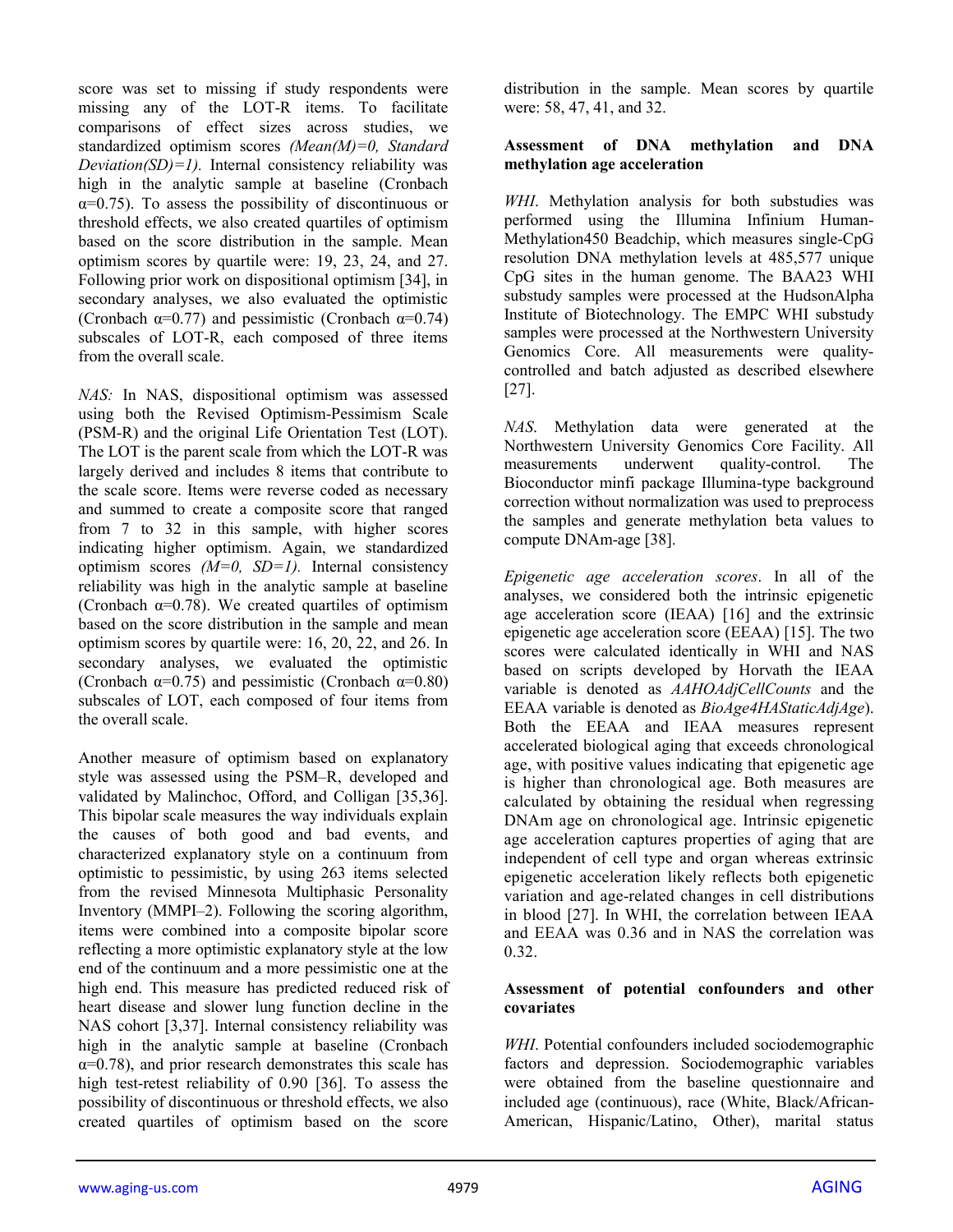(married/marriage like-relationship, divorced/single, widowed), education (less than high school, high school graduate, some college or associate degree, college or more), income (<\$20,000, \$20,000-\$49,999, \$50,000- \$74,999, \$75,000+, don't know). Depression status (yes/no) was defined according to Burnam Screening Algorithm questionnaire that includes 6 items from the Center for Epidemiologic Studies Depression Scale (CES-D) and two from the Diagnostic Interview Scale (DIS) [39,40], with a cutoff of  $\geq 0.06$  indicating depression [39]. Health conditions were self-reported (yes/no) and included: hypertension, high cholesterol, cardiovascular disease, diabetes, stroke, cancer. Height and weight were measured by trained staff and used to calculate Body Mass Index (BMI) in  $\text{kg/m}^2$ . and then, three BMI categories were created  $\approx$  24.9, 25.0 to 29.9,≥30.0). Potential confounding or intermediate variables included the following health behaviors, all self-reported on the baseline questionnaire: cigarette smoking (never, former, current smoker), physical activity (weekly expenditure of metabolic equivalent tasks (METs; <3 METs/week, 3-<9 METs/week, 9-<19 METs/week, 18-<27 METs/week, 27+ METs/week), alcohol intake (non-drinker, current drinker), diet (122 item food frequency questionnaire (FFQ) [41]; overall diet quality was quantified using the Alternative Healthy Eating Index (scale 0-110; the AHEI includes 11 different diet components).

*NAS*. Potential confounders included sociodemographic factors, depression, and chronic conditions. Sociodemographic variables were obtained from the baseline questionnaire and included age (continuous), educational attainment (years), race/ethnicity (white/non-white), marital status (married/not married). Depressive symptoms were assessed with a subscale from the Brief Symptom Inventory [42], with a cutoff of ≥0.638 indicating depression. Information about health conditions was self-reported (yes/no), updated every 3-5 years, and included: coronary heart disease, stroke, diabetes, and cancer. BMI in kg/m2 was calculated from weight and height measured by study staff (<24.9, 25.0- 29.9,  $\geq$ 30.0). Further variables included the following health behaviors (updated every 3-5 years), which could be confounders or intermediates: cigarette smoking status (current, former, never), physical activity (created based on questions asking about energy expenditure (e.g., frequency of sports activities, flights of stairs climbed/day, distance walked, etc., to calculate the following metabolic equivalent of tasks (METs) categories; <3 METs/week, 3-<9 METs/week, 9-<19 METs/week, 18-<27 METs/week, 27+ METs/week), alcohol intake,  $\leq 2$  drinks versus 2+ drinks), and diet (frequency of fruit and vegetable consumption).

#### **Statistical analysis**

In primary analyses, we considered optimism as a continuous standardized variable, where associations represent the change in DNAm age as a function of a 1 standard deviation increase in optimism, and also evaluated optimism categorized into quartiles (based on the sample-specific distribution of scores). All models were run separately within each cohort. Several sets of models were tested using ordinary least square regression. The first model did not adjust for any covariates. The second model added basic potential confounders including race, education, income, marital status, chronic conditions, and depression. A third model further added variables that could be potential confounders or intermediates including physical activity, smoking, BMI, diet, and alcohol consumption. We conducted several secondary analyses. First, to test potential residual confounding due to depression, we excluded those with high levels of depressive symptoms. Second, to evaluate whether associations differed by the optimism or pessimism subscale, we separately evaluated these two subscales. Third, to evaluate the consistency of results across different measures of optimism, we conducted analyses in NAS using the PSM-R instead of the LOT. Fourth, In WHI we conducted stratified analyses in Black and White women. Fifth, we evaluated findings after adding to our sample 736 WHI women who had blood draws after the baseline assessment, and who did not have full covariate data. Finally, to evaluate potential confounding caused by case-control status (CHD-no CHD over follow-up), WHI observational study membership, or clinical trial membership (hormone therapy (HT), dietary modification (DM), or calcium and Vitamin D supplementation (CaD)), we adjusted for all of these factors in the WHI cohort.

All analyses were completed using Stata (StataCorp. 2017. Stata Statistical Software: Release 15.0. College Station, TX: StataCorp LP) or R 3.4.1 (R Core Team (2017). R Foundation for Statistical Computing, Vienna, Austria).

## **Ethics Approval**

For WHI, institutional review board approval was obtained at each clinical center and all participants provided written informed consent. For NAS, participants provided written informed consent to the VA Institutional Review Board.

## **Availability of Data and Materials**

The data that support the findings of this study are available upon reasonable request to Ron Spiro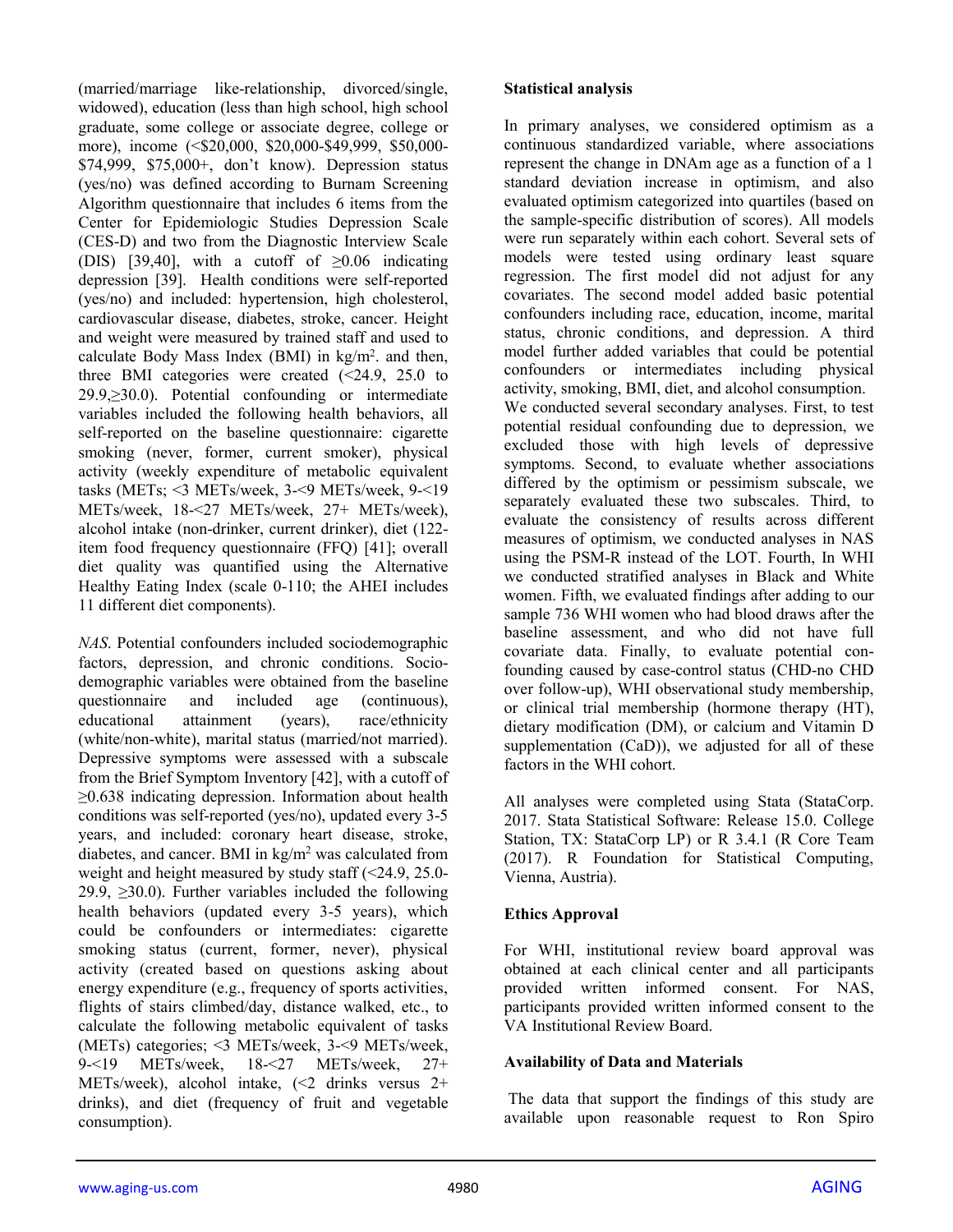(aspiro3@bu.edu) for NAS data. Details regarding access to all WHI data are available at: [https://www.whi.org/researchers/data/Pages/Home.aspx.](https://www.whi.org/researchers/data/Pages/Home.aspx)

## **Abbreviations**

WHI: Women's Health Initiative: NAS: Veterans Affairs Normative Aging Study; DNAm: DNA methylation age; IEAA: Intrinsic epigenetic age acceleration; EEAA: Extrinsic epigenetic age acceleration; LOT: Life Orientation Test; LOT-R: Life Orientation Test-Revised; CHD: Coronary heart disease CT: Clinical trial; OS: Observational trial.

## **AUTHOR CONTRIBUTIONS**

ESK, LDK, FG, DLD contributed to the study concept and design; ESK, KF, LDK, FG, DLD contributed to acquisition, analysis, or interpretation of data; the manuscript was written by ESK, LDK, FG, DLD, with input from all-co-authors and critical revision of the manuscript for important intellectual content. All authors read and approved the final manuscript.

## **ACKNOWLEDGEMENTS**

The authors thank the WHI investigators and staff for their dedication, and the study participants for making the program possible. WHI Investigators include: Program Office: (National Heart, Lung, and Blood Institute, Bethesda, Maryland) Jacques Rossouw, Shari Ludlam, Joan McGowan, Leslie Ford, and Nancy Geller Clinical Coordinating Center: (Fred Hutchinson Cancer Research Center, Seattle, WA). Garnet Anderson, Ross Prentice, Andrea LaCroix, and Charles Kooperberg Investigators and Academic Centers: (Brigham and Women's Hospital, Harvard Medical School, Boston, MA) JoAnn E. Manson; (MedStar Health Research Institute/Howard University, Washington, DC) Barbara V. Howard; (Stanford Prevention Research Center, Stanford, CA). Marcia L. Stefanick; (The Ohio State University, Columbus, OH) Rebecca Jackson; (University of Arizona, Tucson/Phoenix, AZ) Cynthia A. Thomson; (University at Buffalo, Buffalo, NY). Jean Wactawski-Wende; (University of Florida, Gainesville/Jacksonville, FL) Marian Limacher; (University of Iowa, Iowa City/Davenport, IA) Jennifer Robinson; (University of Pittsburgh, Pittsburgh, PA) Lewis Kuller; (Wake Forest University School of Medicine, Winston-Salem, NC) Sally Shumaker; (University of Nevada, Reno, NV) Robert Brunner; (University of Minnesota, Minneapolis, MN) Karen L. Margolis CDC: Xiaoyun Ye, Manori J. Silva, Ella Samandar, James Preau, Jr., Tao Jia. A full listing of WHI investigators can be found at: [http://www.whi.org/researchers/Documents%20%20Wr](http://www.whi.org/researchers/Documents%20%20Write%20a%20Paper/WHI%20Investigator%20Long%20List.pdf.)

[ite%20a%20Paper/WHI%20Investigator%20Long%20](http://www.whi.org/researchers/Documents%20%20Write%20a%20Paper/WHI%20Investigator%20Long%20List.pdf.) [List.pdf.](http://www.whi.org/researchers/Documents%20%20Write%20a%20Paper/WHI%20Investigator%20Long%20List.pdf.)

The US Department of Veterans Affairs (VA) Normative Aging Study (NAS) is supported by the Cooperative Studies Program/ERIC, US Department of Veterans Affairs, and is a research component of the Massachusetts Veterans Epidemiology Research and Information Center (MAVERIC). The views expressed in this paper are those of the authors and do not necessarily represent the views of the United States Department of Veterans Affairs.

## **CONFLICTS OF INTEREST**

Eric S. Kim has worked as a consultant with AARP and UnitedHealth Group. The other authors report no financial interests or potential conflicts of interest.

## **FUNDING**

This work was supported by the National Institute of Aging [grant numbers R01AG53273, K99AG055696]; National Heart, Lung, and Blood Institute [grant numbers 60442456 BAA23]; and National Institute of Environmental Health Sciences [grant numbers R01ES020836]; and a Veteran's Affairs CSR&D Research Career Scientist Award. The Women's Health Initiative (WHI) program is funded by the National Heart, Lung, and Blood Institute, National Institutes of Health, U.S. Department of Health and Human Services [grant numbers HHSN268201600018C, HHSN268201600001C, HHSN268201600002C, HHSN268201600003C, and HHSN268201600004C].

The funding sources played no role in the study design; in the collection, analysis and interpretation of data; in the writing of the report; and in the decision to submit the article for publication.

## **REFERENCES**

- 1. Colby LS, and Ortman JM. Projections of the size and composition of the U.S. population: 2014 to 2060, Current Population Reports. U.S. Census Bureau, Washington, DC. 2015; P25-1143. [https://www.census.gov/library/publications/2015/d](https://www.census.gov/library/publications/2015/demo/p25-1143.html) [emo/p25-1143.html](https://www.census.gov/library/publications/2015/demo/p25-1143.html)
- 2. Kim ES, Hagan KA, Grodstein F, DeMeo DL, De Vivo I, Kubzansky LD. Optimism and cause-specific mortality: a prospective cohort study. Am J Epidemiol. 2017; 185:21–29. <https://doi.org/10.1093/aje/kww182> PMID[:27927621](https://www.ncbi.nlm.nih.gov/entrez/query.fcgi?cmd=Retrieve&db=PubMed&list_uids=27927621&dopt=Abstract)
- 3. Kubzansky LD, Wright RJ, Cohen S, Weiss S, Rosner B, Sparrow D. Breathing easy: a prospective study of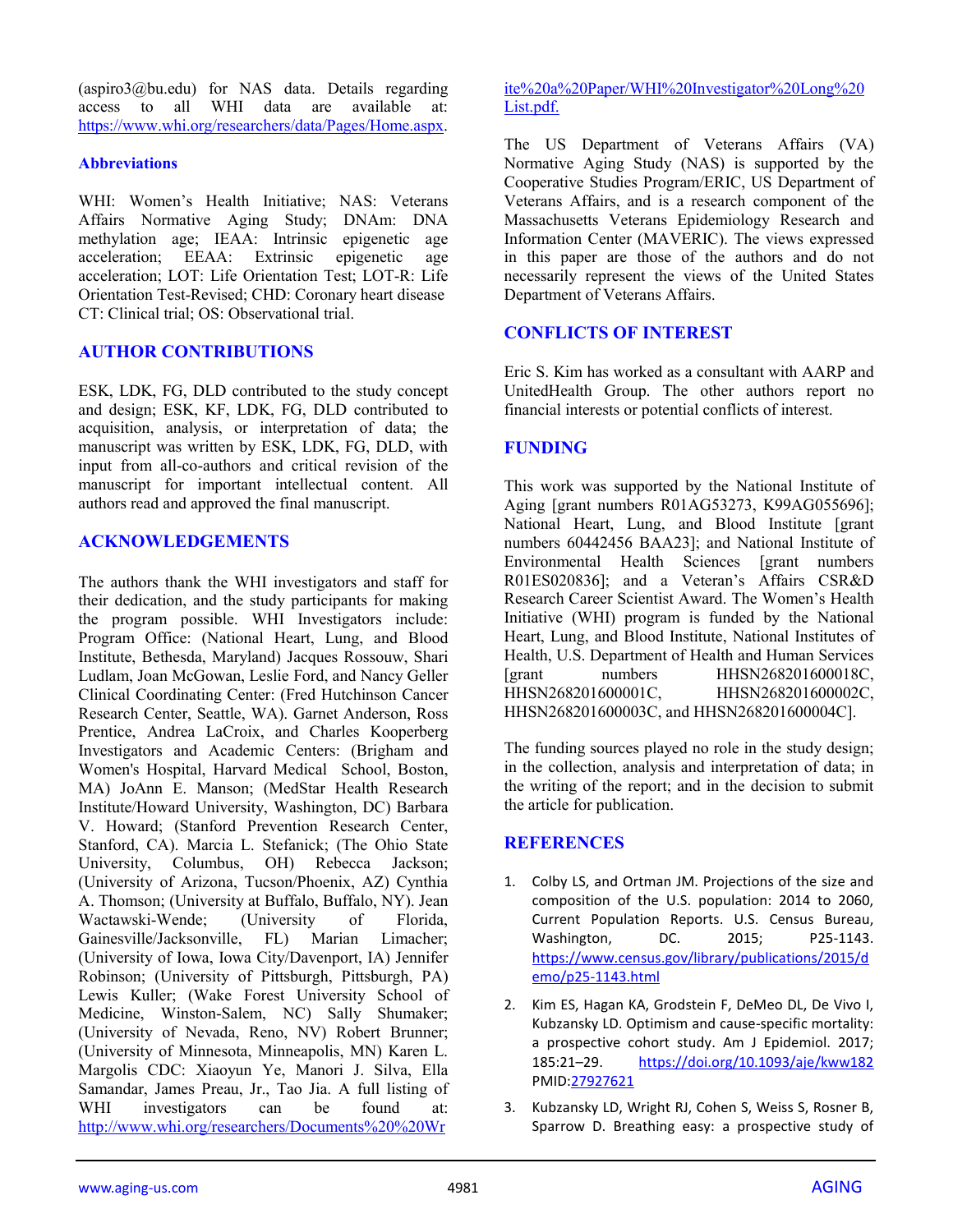optimism and pulmonary function in the normative aging study. Ann Behav Med. 2002; 24:345–53. [https://doi.org/10.1207/S15324796ABM2404\\_11](https://doi.org/10.1207/S15324796ABM2404_11) PMID[:12434946](https://www.ncbi.nlm.nih.gov/entrez/query.fcgi?cmd=Retrieve&db=PubMed&list_uids=12434946&dopt=Abstract)

- 4. Gawronski KA, Kim ES, Langa KM, Kubzansky LD. Dispositional optimism and incidence of cognitive impairment in older adults. Psychosom Med. 2016; 78:819–28. <https://doi.org/10.1097/PSY.0000000000000345> PMID[:27284699](https://www.ncbi.nlm.nih.gov/entrez/query.fcgi?cmd=Retrieve&db=PubMed&list_uids=27284699&dopt=Abstract)
- 5. Tindle HA, Chang YF, Kuller LH, Manson JE, Robinson JG, Rosal MC, Siegle GJ, Matthews KA. Optimism, cynical hostility, and incident coronary heart disease and mortality in the Women's Health Initiative. Circulation. 2009; 120:656–62. [https://doi.org/10.1161/CIRCULATIONAHA.108.8276](https://doi.org/10.1161/CIRCULATIONAHA.108.827642) [42](https://doi.org/10.1161/CIRCULATIONAHA.108.827642) PMID[:19667234](https://www.ncbi.nlm.nih.gov/entrez/query.fcgi?cmd=Retrieve&db=PubMed&list_uids=19667234&dopt=Abstract)
- 6. Kubzansky LD, Huffman JC, Boehm JK, Hernandez R, Kim ES, Koga HK, Feig EH, Lloyd-Jones DM, Seligman ME, Labarthe DR. Positive psychological well-being and cardiovascular disease: JACC health promotion series. J Am Coll Cardiol. 2018; 72:1382–96. <https://doi.org/10.1016/j.jacc.2018.07.042> PMID[:30213332](https://www.ncbi.nlm.nih.gov/entrez/query.fcgi?cmd=Retrieve&db=PubMed&list_uids=30213332&dopt=Abstract)
- 7. James P, Kim ES, Kubzansky LD, Zevon ES, Trudel-Fitzgerald C, Grodstein F. Optimism and healthy aging in women. Am J Prev Med. 2019; 56:116–24. <https://doi.org/10.1016/j.amepre.2018.07.037> PMID[:30573140](https://www.ncbi.nlm.nih.gov/entrez/query.fcgi?cmd=Retrieve&db=PubMed&list_uids=30573140&dopt=Abstract)
- 8. Kim ES, James P, Zevon ES, Trudel-Fitzgerald C, Kubzansky LD, Grodstein F. Optimism and Healthy Aging in Women and Men. Am J Epidemiol. 2019; 188:1084–91. <https://doi.org/10.1093/aje/kwz056> PMID[:30834429](https://www.ncbi.nlm.nih.gov/entrez/query.fcgi?cmd=Retrieve&db=PubMed&list_uids=30834429&dopt=Abstract)
- 9. Carver CS, Scheier MF. Dispositional optimism. Trends Cogn Sci. 2014; 18:293–99. <https://doi.org/10.1016/j.tics.2014.02.003> PMID[:24630971](https://www.ncbi.nlm.nih.gov/entrez/query.fcgi?cmd=Retrieve&db=PubMed&list_uids=24630971&dopt=Abstract)
- 10. Chopik WJ, Kim ES, Smith J. Changes in optimism are associated with changes in health over time among older adults. Soc Psychol Personal Sci. 2015; 6:814– 22. <https://doi.org/10.1177/1948550615590199> PMID[:27114753](https://www.ncbi.nlm.nih.gov/entrez/query.fcgi?cmd=Retrieve&db=PubMed&list_uids=27114753&dopt=Abstract)
- 11. Scheier MF, Carver CS. Dispositional optimism and physical health: A long look back, a quick look forward. Am Psychol. 2018; 73:1082–94. <https://doi.org/10.1037/amp0000384> PMID[:30525784](https://www.ncbi.nlm.nih.gov/entrez/query.fcgi?cmd=Retrieve&db=PubMed&list_uids=30525784&dopt=Abstract)
- 12. Giltay EJ, Kamphuis MH, Kalmijn S, Zitman FG, Kromhout D. Dispositional optimism and the risk of cardiovascular death: the Zutphen Elderly Study. Arch Intern Med. 2006; 166:431–36.

[https://doi.org/10.1001/archinte.166.4.431.](https://doi.org/10.1001/archinte.166.4.431) http://dx.doi.org/ PMID[:16505263](https://www.ncbi.nlm.nih.gov/entrez/query.fcgi?cmd=Retrieve&db=PubMed&list_uids=16505263&dopt=Abstract)

13. Kim ES, Smith J, Kubzansky LD. Prospective study of the association between dispositional optimism and incident heart failure. Circ Heart Fail. 2014; 7:394– 400.

[https://doi.org/10.1161/CIRCHEARTFAILURE.113.000](https://doi.org/10.1161/CIRCHEARTFAILURE.113.000644) [644](https://doi.org/10.1161/CIRCHEARTFAILURE.113.000644) PMID[:24647117](https://www.ncbi.nlm.nih.gov/entrez/query.fcgi?cmd=Retrieve&db=PubMed&list_uids=24647117&dopt=Abstract)

- 14. Giltay EJ, Geleijnse JM, Zitman FG, Hoekstra T, Schouten EG. Dispositional optimism and all-cause and cardiovascular mortality in a prospective cohort of elderly dutch men and women. Arch Gen Psychiatry. 2004; 61:1126–35. <https://doi.org/10.1001/archpsyc.61.11.1126> PMID[:15520360](https://www.ncbi.nlm.nih.gov/entrez/query.fcgi?cmd=Retrieve&db=PubMed&list_uids=15520360&dopt=Abstract)
- 15. Hannum G, Guinney J, Zhao L, Zhang L, Hughes G, Sadda S, Klotzle B, Bibikova M, Fan JB, Gao Y, Deconde R, Chen M, Rajapakse I, et al. Genome-wide methylation profiles reveal quantitative views of human aging rates. Mol Cell. 2013; 49:359–67. <https://doi.org/10.1016/j.molcel.2012.10.016> PMID[:23177740](https://www.ncbi.nlm.nih.gov/entrez/query.fcgi?cmd=Retrieve&db=PubMed&list_uids=23177740&dopt=Abstract)
- 16. Horvath S. DNA methylation age of human tissues and cell types. Genome Biol. 2013; 14:R115. <https://doi.org/10.1186/gb-2013-14-10-r115> PMID[:24138928](https://www.ncbi.nlm.nih.gov/entrez/query.fcgi?cmd=Retrieve&db=PubMed&list_uids=24138928&dopt=Abstract)
- 17. Chen BH, Marioni RE, Colicino E, Peters MJ, Ward-Caviness CK, Tsai PC, Roetker NS, Just AC, Demerath EW, Guan W, Bressler J, Fornage M, Studenski S, et al. DNA methylation-based measures of biological age: meta-analysis predicting time to death. Aging (Albany NY). 2016; 8:1844–65. <https://doi.org/10.18632/aging.101020> PMID[:27690265](https://www.ncbi.nlm.nih.gov/entrez/query.fcgi?cmd=Retrieve&db=PubMed&list_uids=27690265&dopt=Abstract)
- 18. Horvath S, Raj K. DNA methylation-based biomarkers and the epigenetic clock theory of ageing. Nat Rev Genet. 2018; 19:371–84. <https://doi.org/10.1038/s41576-018-0004-3> PMID[:29643443](https://www.ncbi.nlm.nih.gov/entrez/query.fcgi?cmd=Retrieve&db=PubMed&list_uids=29643443&dopt=Abstract)
- 19. Gassen NC, Chrousos GP, Binder EB, Zannas AS. Life stress, glucocorticoid signaling, and the aging epigenome: implications for aging-related diseases. Neurosci Biobehav Rev. 2017; 74:356–65. <https://doi.org/10.1016/j.neubiorev.2016.06.003> PMID[:27343999](https://www.ncbi.nlm.nih.gov/entrez/query.fcgi?cmd=Retrieve&db=PubMed&list_uids=27343999&dopt=Abstract)
- 20. Wolf EJ, Morrison FG. Traumatic stress and accelerated cellular aging: from epigenetics to cardiometabolic disease. Curr Psychiatry Rep. 2017; 19:75. <https://doi.org/10.1007/s11920-017-0823-5> PMID[:28852965](https://www.ncbi.nlm.nih.gov/entrez/query.fcgi?cmd=Retrieve&db=PubMed&list_uids=28852965&dopt=Abstract)
- 21. Fredrickson BL. The role of positive emotions in positive psychology. The broaden-and-build theory of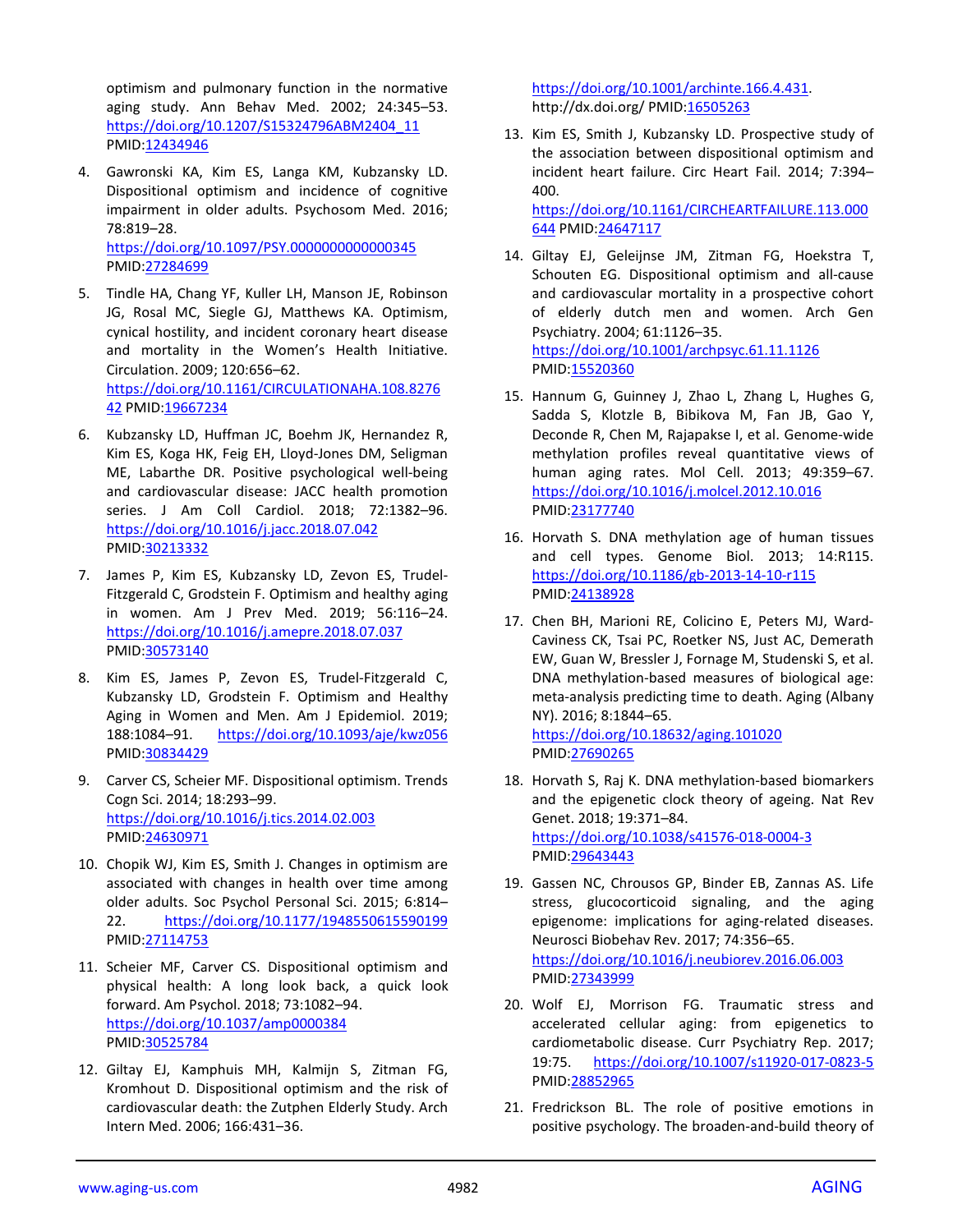positive emotions. Am Psychol. 2001; 56:218–26. <https://doi.org/10.1037/0003-066X.56.3.218> PMID[:11315248](https://www.ncbi.nlm.nih.gov/entrez/query.fcgi?cmd=Retrieve&db=PubMed&list_uids=11315248&dopt=Abstract)

- 22. Rozanski A, Kubzansky LD. Psychologic functioning and physical health: a paradigm of flexibility. Psychosom Med. 2005 (Suppl 1); 67:S47–53. [https://doi.org/10.1097/01.psy.0000164253.69550.4](https://doi.org/10.1097/01.psy.0000164253.69550.49) [9](https://doi.org/10.1097/01.psy.0000164253.69550.49) PMID[:15953801](https://www.ncbi.nlm.nih.gov/entrez/query.fcgi?cmd=Retrieve&db=PubMed&list_uids=15953801&dopt=Abstract)
- 23. Fujita F, Diener E. Life satisfaction set point: stability and change. J Pers Soc Psychol. 2005; 88:158–64. <https://doi.org/10.1037/0022-3514.88.1.158> PMID[:15631581](https://www.ncbi.nlm.nih.gov/entrez/query.fcgi?cmd=Retrieve&db=PubMed&list_uids=15631581&dopt=Abstract)
- 24. Malouff JM, Schutte NS. Can psychological interventions increase optimism? A meta-analysis. J Posit Psychol. 2017; 12:594–604. <https://doi.org/10.1080/17439760.2016.1221122>
- 25. Celano CM, Albanese AM, Millstein RA, Mastromauro CA, Chung WJ, Campbell KA, Legler SR, Park ER, Healy BC, Collins LM, Januzzi JL, Huffman JC. Optimizing a positive psychology intervention to promote health behaviors following an acute coronary syndrome: the Positive Emotions after Acute Coronary Events-III (PEACE-III) randomized factorial trial. Psychosom Med. 2018; 80:526–34. <https://doi.org/10.1097/PSY.0000000000000584>

PMID[:29624523](https://www.ncbi.nlm.nih.gov/entrez/query.fcgi?cmd=Retrieve&db=PubMed&list_uids=29624523&dopt=Abstract)

- 26. Mohammadi N, Aghayousefi A, Nikrahan GR, Adams CN, Alipour A, Sadeghi M, Roohafza H, Celano CM, Huffman JC. A randomized trial of an optimism training intervention in patients with heart disease. Gen Hosp Psychiatry. 2018; 51:46–53. <https://doi.org/10.1016/j.genhosppsych.2017.12.004> PMID[:29316450](https://www.ncbi.nlm.nih.gov/entrez/query.fcgi?cmd=Retrieve&db=PubMed&list_uids=29316450&dopt=Abstract)
- 27. Quach A, Levine ME, Tanaka T, Lu AT, Chen BH, Ferrucci L, Ritz B, Bandinelli S, Neuhouser ML, Beasley JM, Snetselaar L, Wallace RB, Tsao PS, et al. Epigenetic clock analysis of diet, exercise, education, and lifestyle factors. Aging (Albany NY). 2017; 9:419–46. <https://doi.org/10.18632/aging.101168> PMID[:28198702](https://www.ncbi.nlm.nih.gov/entrez/query.fcgi?cmd=Retrieve&db=PubMed&list_uids=28198702&dopt=Abstract)
- 28. Uddin M, Koenen KC, Aiello AE, Wildman DE, de los Santos R, Galea S. Epigenetic and inflammatory marker profiles associated with depression in a community-based epidemiologic sample. Psychol Med. 2011; 41:997–1007. <https://doi.org/10.1017/S0033291710001674> PMID[:20836906](https://www.ncbi.nlm.nih.gov/entrez/query.fcgi?cmd=Retrieve&db=PubMed&list_uids=20836906&dopt=Abstract)
- 29. Levine ME, Lu AT, Quach A, Chen BH, Assimes TL, Bandinelli S, Hou L, Baccarelli AA, Stewart JD, Li Y, Whitsel EA, Wilson JG, Reiner AP, et al. An epigenetic biomarker of aging for lifespan and healthspan. Aging (Albany NY). 2018; 10:573–91.

<https://doi.org/10.18632/aging.101414> PMID[:29676998](https://www.ncbi.nlm.nih.gov/entrez/query.fcgi?cmd=Retrieve&db=PubMed&list_uids=29676998&dopt=Abstract)

- 30. Jylhävä J, Pedersen NL, Hägg S. Biological age predictors. EBioMedicine. 2017; 21:29–36. <https://doi.org/10.1016/j.ebiom.2017.03.046> PMID[:28396265](https://www.ncbi.nlm.nih.gov/entrez/query.fcgi?cmd=Retrieve&db=PubMed&list_uids=28396265&dopt=Abstract)
- 31. Kubzansky LD, Seeman TE, Glymour MM. Biological pathways linking social conditions and health: plausible mechanisms and emerging puzzles, in: Berkman, L.F., Kawachi, I., Glymour, M.M. (Eds.), Social Epidemiology. Oxford University Press, New York. 2014; pp. 512–561.
- 32. Boehm JK, Kim ES, Kubzansky LD. Positive Psychological Wellbeing, in: Kivimaki, M., Batty, D.G., Kawachi, I., Steptoe, A. (Eds.), The Routledge International Handbook of Psychosocial Epidemiology. Routledge., New York. 2017; pp. 156–170.
- 33. Scheier MF, Carver CS, Bridges MW. Distinguishing optimism from neuroticism (and trait anxiety, selfmastery, and self-esteem): a reevaluation of the Life Orientation Test. J Pers Soc Psychol. 1994; 67:1063– 78. <https://doi.org/10.1037/0022-3514.67.6.1063> PMID[:7815302](https://www.ncbi.nlm.nih.gov/entrez/query.fcgi?cmd=Retrieve&db=PubMed&list_uids=7815302&dopt=Abstract)
- 34. Segerstrom SC, Evans DR, Eisenlohr-Moul TA. Optimism and pessimism dimensions in the Life Orientation Test-Revised: method and meaning. J Res Pers. 2011; 45:126–29. <https://doi.org/10.1016/j.jrp.2010.11.007>
- 35. Malinchoc M, Offord KP, Colligan RC. PSM-R: revised optimism-pessimism scale for the MMPI-2 and MMPI. J Clin Psychol. 1995; 51:205–14. [https://doi.org/10.1002/1097-](https://doi.org/10.1002/1097-4679(199503)51:2%3c205::AID-JCLP2270510210%3e3.0.CO;2-2) [4679\(199503\)51:2<205::AID-](https://doi.org/10.1002/1097-4679(199503)51:2%3c205::AID-JCLP2270510210%3e3.0.CO;2-2)[JCLP2270510210>3.0.CO;2-2](https://doi.org/10.1002/1097-4679(199503)51:2%3c205::AID-JCLP2270510210%3e3.0.CO;2-2) PMID[:7797644](https://www.ncbi.nlm.nih.gov/entrez/query.fcgi?cmd=Retrieve&db=PubMed&list_uids=7797644&dopt=Abstract)
- 36. Colligan RC, Offord KP, Malinchoc M, Schulman P, Seligman ME. CAVEing the MMPI for an Optimism-Pessimism Scale: seligman's attributional model and the assessment of explanatory style. J Clin Psychol. 1994; 50:71–95. [https://doi.org/10.1002/1097-](https://doi.org/10.1002/1097-4679(199401)50:1%3c71::AID-JCLP2270500107%3e3.0.CO;2-8) [4679\(199401\)50:1<71::AID-](https://doi.org/10.1002/1097-4679(199401)50:1%3c71::AID-JCLP2270500107%3e3.0.CO;2-8)[JCLP2270500107>3.0.CO;2-8](https://doi.org/10.1002/1097-4679(199401)50:1%3c71::AID-JCLP2270500107%3e3.0.CO;2-8) PMID[:8150997](https://www.ncbi.nlm.nih.gov/entrez/query.fcgi?cmd=Retrieve&db=PubMed&list_uids=8150997&dopt=Abstract)
- 37. Kubzansky LD, Sparrow D, Vokonas P, Kawachi I. Is the glass half empty or half full? A prospective study of optimism and coronary heart disease in the normative aging study. Psychosom Med. 2001; 63:910–16. [https://doi.org/10.1097/00006842-](https://doi.org/10.1097/00006842-200111000-00009) [200111000-00009](https://doi.org/10.1097/00006842-200111000-00009) PMID[:11719629](https://www.ncbi.nlm.nih.gov/entrez/query.fcgi?cmd=Retrieve&db=PubMed&list_uids=11719629&dopt=Abstract)
- 38. Aryee MJ, Jaffe AE, Corrada-Bravo H, Ladd-Acosta C, Feinberg AP, Hansen KD, Irizarry RA. Minfi: a flexible and comprehensive Bioconductor package for the analysis of Infinium DNA methylation microarrays. Bioinformatics. 2014; 30:1363–69.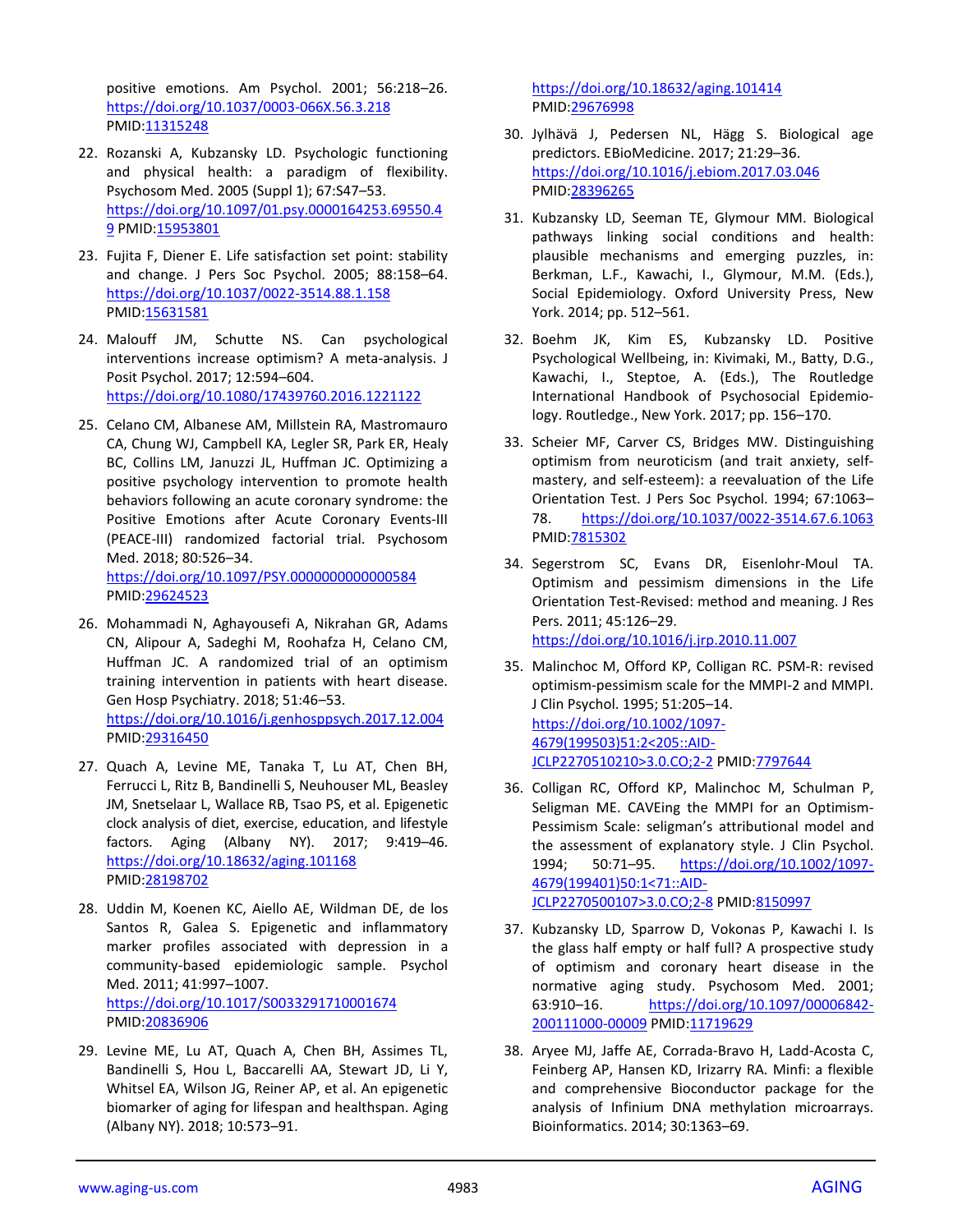<https://doi.org/10.1093/bioinformatics/btu049> PMID[:24478339](https://www.ncbi.nlm.nih.gov/entrez/query.fcgi?cmd=Retrieve&db=PubMed&list_uids=24478339&dopt=Abstract)

- 39. Burnam MA, Wells KB, Leake B, Landsverk J. Development of a brief screening instrument for detecting depressive disorders. Med Care. 1988; 26:775–89. [https://doi.org/10.1097/00005650-](https://doi.org/10.1097/00005650-198808000-00004) [198808000-00004](https://doi.org/10.1097/00005650-198808000-00004) PMID[:3398606](https://www.ncbi.nlm.nih.gov/entrez/query.fcgi?cmd=Retrieve&db=PubMed&list_uids=3398606&dopt=Abstract)
- 40. Radloff LS. The CES-D Scale: a self-report depression scale for research in the general population. Appl Psychol Meas. 1977; 1:385–401. <https://doi.org/10.1177/014662167700100306>
- 41. Patterson RE, Kristal AR, Tinker LF, Carter RA, Bolton MP, Agurs-Collins T. Measurement characteristics of the Women's Health Initiative food frequency questionnaire. Ann Epidemiol. 1999; 9:178–87. [https://doi.org/10.1016/S1047-2797\(98\)00055-6](https://doi.org/10.1016/S1047-2797(98)00055-6) PMID[:10192650](https://www.ncbi.nlm.nih.gov/entrez/query.fcgi?cmd=Retrieve&db=PubMed&list_uids=10192650&dopt=Abstract)
- 42. Derogatis LR, Melisaratos N. The Brief Symptom Inventory: an introductory report. Psychol Med. 1983; 13:595–605. <https://doi.org/10.1017/S0033291700048017> PMID[:6622612](https://www.ncbi.nlm.nih.gov/entrez/query.fcgi?cmd=Retrieve&db=PubMed&list_uids=6622612&dopt=Abstract)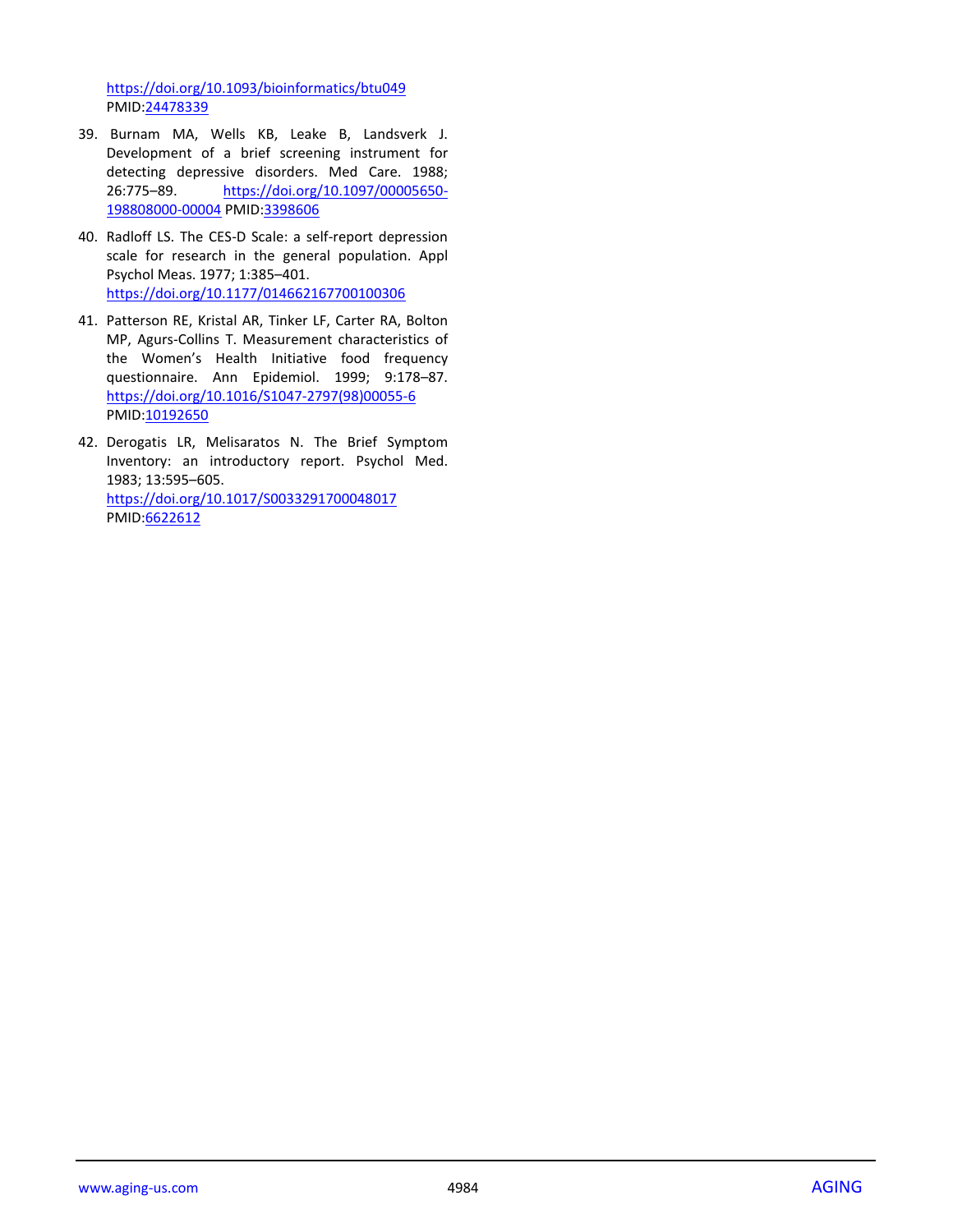## **SUPPLEMENTARY MATERIAL**

|                                  | <b>Optimism Score</b> |                  |                  |                  |  |
|----------------------------------|-----------------------|------------------|------------------|------------------|--|
|                                  | Quartile 1            | Quartile 2       | Quartile 3       | Quartile 4       |  |
| Characteristic                   | $(n = 1,004)$         | $(n = 809)$      | $(n = 732)$      | $(n = 753)$      |  |
| <b>Demographic Factors</b>       |                       |                  |                  |                  |  |
| Mean Age (SD)                    | 63.4(7.2)             | 63.8(7.0)        | 64.0(7.0)        | 63.2(7.2)        |  |
| Race/Ethnicity (%)               |                       |                  |                  |                  |  |
| White                            | 43.7                  | 51.6             | 57.1             | 51.9             |  |
| Black / African-American         | 28.1                  | 28.4             | 27.2             | 33.2             |  |
| Hispanic / Latino                | 23.7                  | 16.7             | 13.0             | 12.4             |  |
| Other                            | 4.5                   | 3.3              | 2.7              | 2.5              |  |
| Missing                          | $\boldsymbol{0}$      | $\boldsymbol{0}$ | $\boldsymbol{0}$ | $\boldsymbol{0}$ |  |
| Marital Status (%)               |                       |                  |                  |                  |  |
| Marriage or marriage-like        | 50.6                  | 59.8             | 56.8             | 57.2             |  |
| relationship                     |                       |                  |                  |                  |  |
| Divorced or single               | 25.0                  | 20.0             | 20.9             | 23.5             |  |
| Widowed                          | 23.4                  | 19.7             | 21.7             | 19.0             |  |
| Missing                          | $1.0\,$               | 0.5              | 0.6              | 0.3              |  |
| Education $(\% )$                |                       |                  |                  |                  |  |
| Less than high school            | 32.4                  | 24.2             | 23.4             | 14.6             |  |
| High school graduate             | 22.2                  | 20.0             | 17.5             | 13.9             |  |
| Some college or associate degree | 24.0                  | 24.7             | 26.1             | 28.7             |  |
| College or more                  | 20.5                  | 30.2             | 32.5             | 41.8             |  |
| Missing                          | 0.9                   | 0.9              | 0.6              | 0.9              |  |
| Income $(\% )$                   |                       |                  |                  |                  |  |
| Less than \$20,000               | 35.2                  | 25.0             | 22.1             | 17.4             |  |
| \$20,000 to \$49,999             | 41.7                  | 45.2             | 43.7             | 44.5             |  |
| \$50,000 to \$74,999             | 9.1                   | 14.8             | 20.2             | 16.2             |  |
| \$75,000 or more                 | 6.6                   | 9.2              | 10.5             | 15.7             |  |
| Missing                          | 7.5                   | 5.8              | 3.4              | 6.2              |  |
| <b>Health Factors</b>            |                       |                  |                  |                  |  |
| Depressed $(\%)^*$               |                       |                  |                  |                  |  |
| Not depressed                    | 73.5                  | 90.2             | 90.6             | 93.4             |  |
| Depressed                        | 20.3                  | 7.2              | 7.0              | 4.0              |  |
| Missing                          | 6.2                   | 2.6              | 2.5              | 2.7              |  |
| Chronic Condition (%**)          |                       |                  |                  |                  |  |
| No chronic condition             | 36.7                  | 36.7             | 37.2             | 39.8             |  |

## **Table S1. Characteristics of Women's Health Initiative participants at baseline (n=3,298).**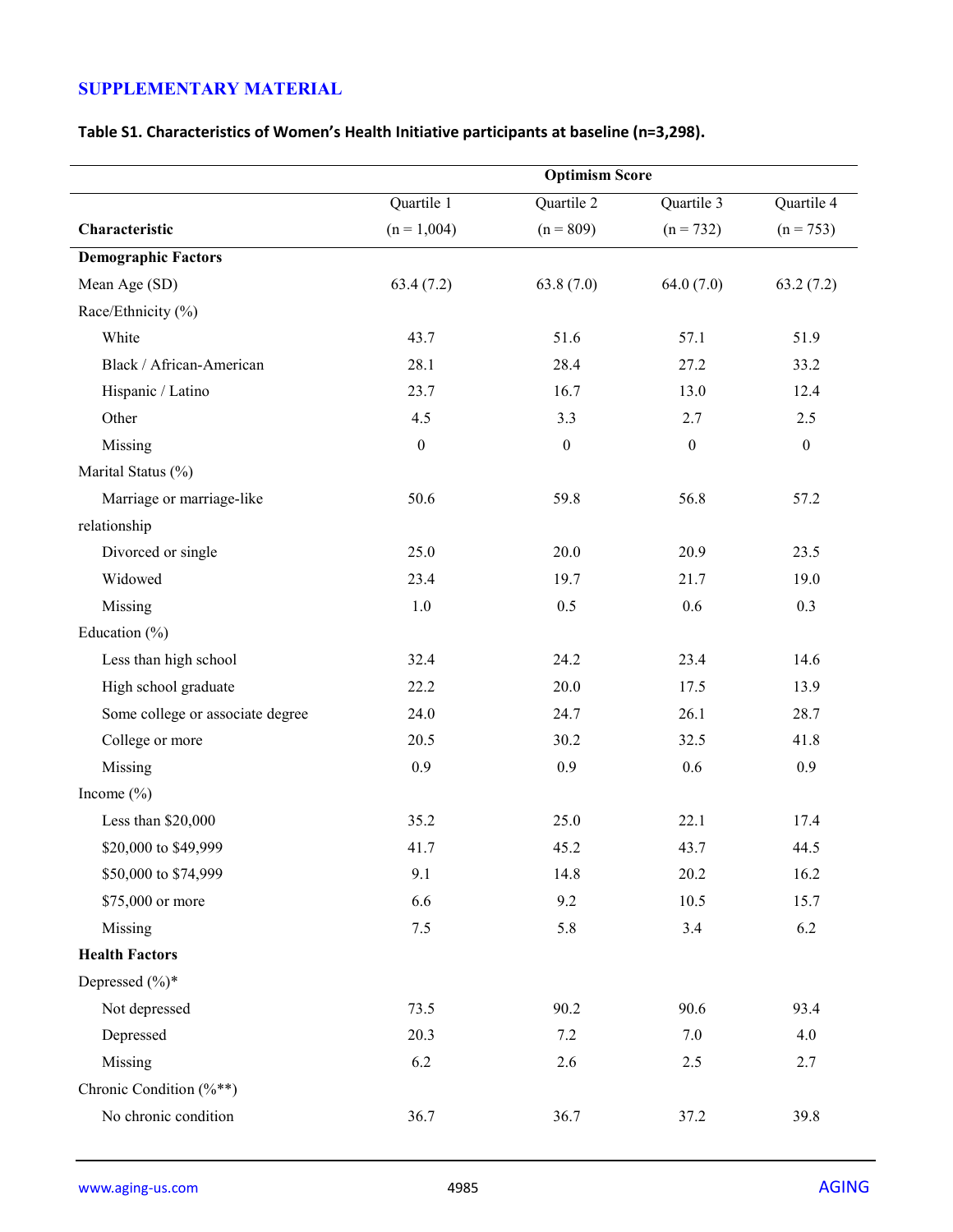| 52.1          | 52.0       | 49.5       | 49.4       |
|---------------|------------|------------|------------|
| 11.3          | 11.3       | 13.4       | 10.8       |
|               |            |            |            |
|               |            |            |            |
| 52.5          | 53.2       | 49.5       | 52.6       |
| 34.7          | 36.6       | 41.4       | 37.3       |
| 12.1          | 8.2        | 7.9        | 8.6        |
| 0.8           | 2.1        | 1.2        | 1.5        |
|               |            |            |            |
| 41.6          | 32.6       | 32.8       | 32.3       |
| 23.5          | 24.0       | 21.5       | 22.7       |
| 14.4          | 19.0       | 18.9       | 19.5       |
| 7.1           | 7.5        | 8.9        | 9.4        |
| 6.4           | 9.9        | 8.7        | 9.7        |
| $7.0\,$       | 6.9        | 9.3        | 6.4        |
| 63.6 $(11.5)$ | 65.7(11.3) | 64.7(11.7) | 65.7(11.2) |
|               |            |            |            |
| 42.2          | 36.2       | 35.0       | 36.3       |
| 57.1          | 62.8       | 64.1       | 63.4       |
| 0.7           | $1.0\,$    | $1.0\,$    | 0.4        |
|               |            |            |            |
| 19.6          | 22.3       | 25.7       | 24.0       |
| 35.6          | 35.5       | 33.5       | 32.3       |
| 44.3          | 41.5       | 40.6       | 42.6       |
| 0.5           | $0.7\,$    | 0.3        | 1.1        |
|               |            |            |            |

**Notes-** \*Depressive symptoms were measured using the Burnam Screening Algorithm, a questionnaire that includes 6 items from the Center for Epidemiologic Studies Depression Scale (CES-D) and two from the Diagnostic Interview Scale (DIS), with a cutoff of ≥0.06 indicating depression

\*\*Chronic conditions include: 1) hypertension, 2) high cholesterol, 3) cardiovascular disease, 4) diabetes, 5) stroke, 6) cancer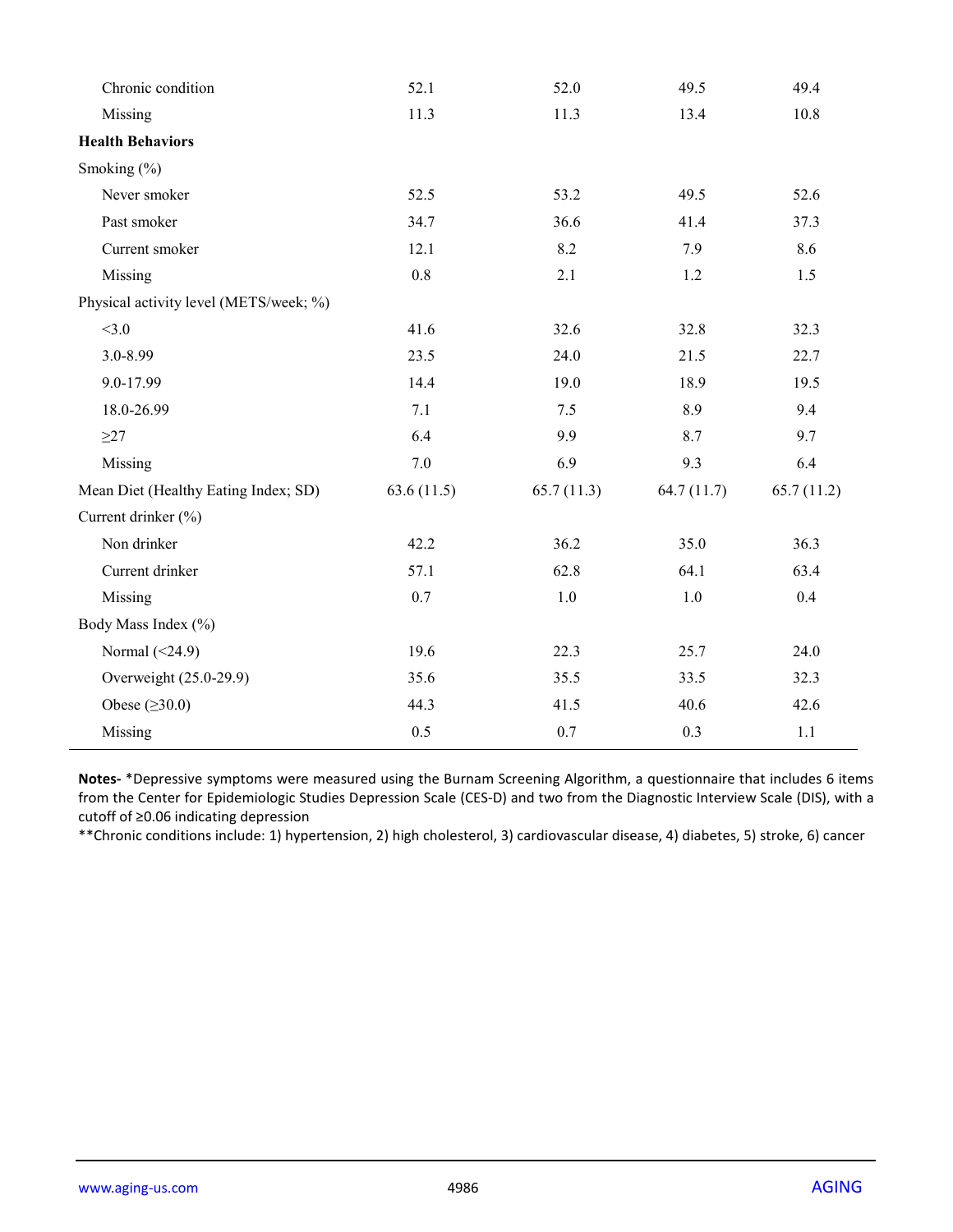|                                        | <b>Optimism Score</b> |                  |                  |                  |  |
|----------------------------------------|-----------------------|------------------|------------------|------------------|--|
|                                        | Quartile 1            | Quartile 2       | Quartile 3       | Quartile 4       |  |
| Characteristic                         | $(n = 129)$           | $(n = 128)$      | $(n = 128)$      | $(n = 129)$      |  |
| <b>Demographic Factors</b>             |                       |                  |                  |                  |  |
| Mean Age (SD)                          | 72.9(6.6)             | 72.3(6.7)        | 72.8(6.7)        | 73.2(6.4)        |  |
| Race/Ethnicity (%)                     |                       |                  |                  |                  |  |
| White                                  | 99.2                  | 100              | 99.2             | 99.2             |  |
| Black / African-American               | $0.8\,$               | $\boldsymbol{0}$ | $\boldsymbol{0}$ | $0.8\,$          |  |
| Hispanic / Latino                      | $\boldsymbol{0}$      | $\boldsymbol{0}$ | 0.8              | $\mathbf{0}$     |  |
| Other                                  | $\boldsymbol{0}$      | $\boldsymbol{0}$ | $\boldsymbol{0}$ | $\boldsymbol{0}$ |  |
| Missing                                | $\boldsymbol{0}$      | $\boldsymbol{0}$ | $\boldsymbol{0}$ | $\boldsymbol{0}$ |  |
| Marital Status (%)                     |                       |                  |                  |                  |  |
| Marriage or marriage-like relationship | 73.6                  | 75.8             | 78.9             | 74.4             |  |
| Divorced or single                     | 16.3                  | 12.5             | 11.7             | 15.5             |  |
| Widowed                                | 9.3                   | 10.2             | 8.6              | 10.1             |  |
| Missing                                | $0.8\,$               | 1.6              | $0.8\,$          | $\boldsymbol{0}$ |  |
| Education $(\% )$                      |                       |                  |                  |                  |  |
| Less than high school                  | 5.4                   | 6.2              | 1.6              | 2.3              |  |
| High school graduate                   | 20.9                  | 19.5             | 20.3             | 20.9             |  |
| Some college or associate degree       | 24.8                  | 13.3             | 16.4             | 16.3             |  |
| College or more                        | 27.9                  | 34.4             | 37.5             | 39.5             |  |
| Missing                                | 20.9                  | 26.6             | 24.2             | 20.9             |  |
| Income $(\% )$                         |                       |                  |                  |                  |  |
| Less than \$60,000                     | 29.5                  | 30.5             | 23.4             | 26.4             |  |
| \$60,000 to \$69,999                   | 19.4                  | 20.3             | 19.5             | 19.4             |  |
| \$70,000 to \$89,999                   | 21.7                  | 21.9             | 14.1             | 25.6             |  |
| \$90,000 or more                       | 25.6                  | 26.6             | 43.0             | 27.9             |  |
| Don't know                             | $\boldsymbol{0}$      | $\boldsymbol{0}$ | $\boldsymbol{0}$ | $\boldsymbol{0}$ |  |
| Missing                                | 3.9                   | $0.8\,$          | $\boldsymbol{0}$ | $0.8\,$          |  |
| <b>Health Factors</b>                  |                       |                  |                  |                  |  |
| Depressed $(\%)^*$                     |                       |                  |                  |                  |  |
| Not depressed                          | 68.2                  | 89.8             | 84.4             | 96.1             |  |
| Depressed                              | 28.7                  | 7.0              | 10.9             | $0.8\,$          |  |
| Missing                                | 3.1                   | 3.1              | 4.7              | 3.1              |  |
| Chronic Condition (%**)                |                       |                  |                  |                  |  |
| No chronic condition                   | 48.1                  | 59.4             | 59.4             | 64.3             |  |
| Chronic condition                      | 51.9                  | 40.6             | 40.6             | 35.7             |  |

# **Table S2. Characteristics of Normative Age Study (NAS) participants at baseline (n=514).**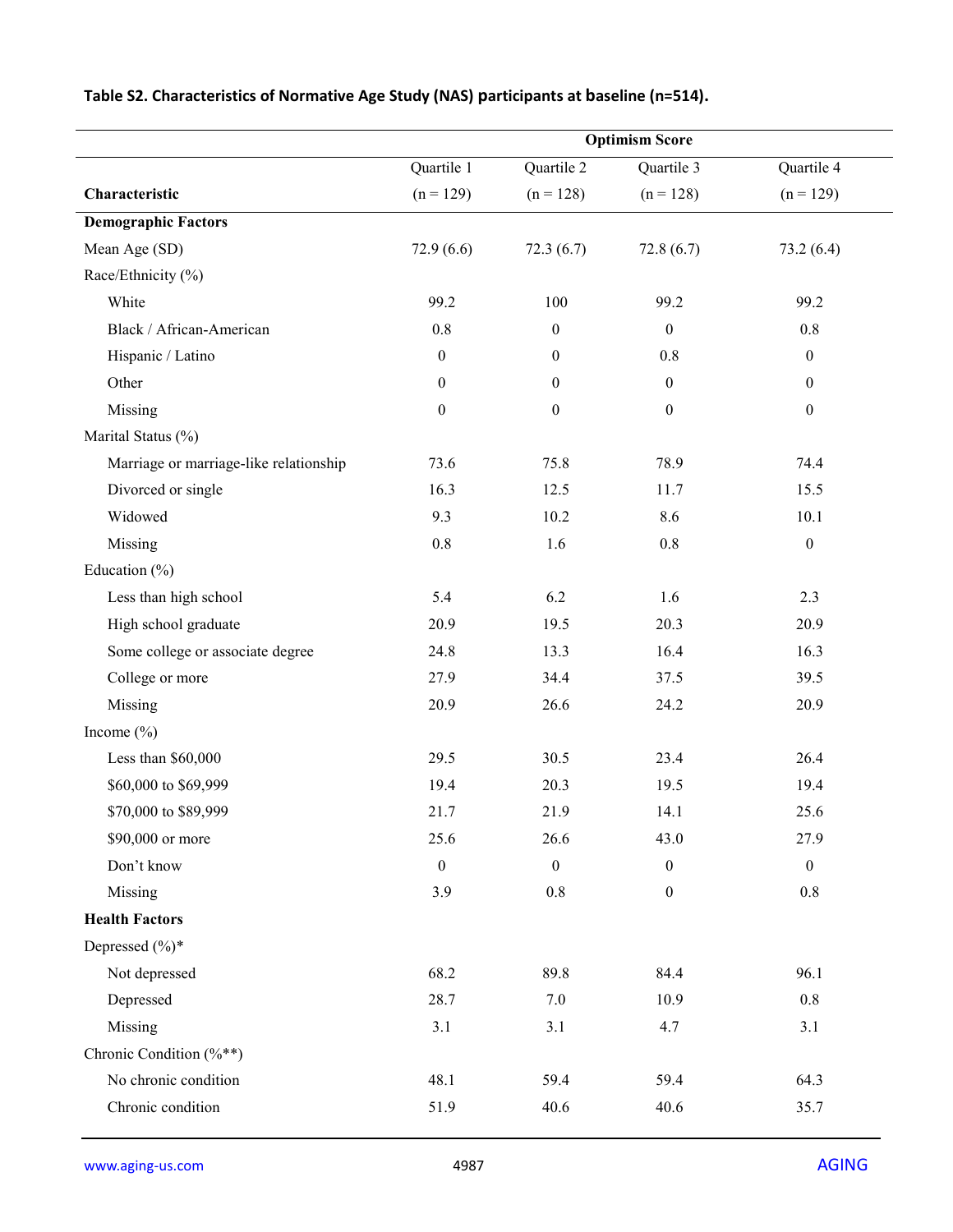| Missing                                | 0.0              | 0.0              | 0.0              | 0.0              |
|----------------------------------------|------------------|------------------|------------------|------------------|
| <b>Health Behaviors</b>                |                  |                  |                  |                  |
| Smoking (%)                            |                  |                  |                  |                  |
| Never smoker                           | 28.7             | 35.9             | 25.0             | 33.3             |
| Past smoker                            | 69.0             | 58.6             | 72.7             | 62.8             |
| Current smoker                         | 2.3              | 5.5              | 2.3              | 3.9              |
| Missing                                | $\boldsymbol{0}$ | $\boldsymbol{0}$ | $\mathbf{0}$     | $\boldsymbol{0}$ |
| Physical activity level (METS/week; %) |                  |                  |                  |                  |
| <3.0                                   | 38               | 19.5             | 30.5             | 19.4             |
| 3.0-8.99                               | 27.1             | 36.7             | 32.0             | 29.5             |
| 9.0-17.99                              | 20.2             | 12.5             | 14.1             | 19.4             |
| 18.0-26.99                             | 4.7              | 10.9             | 10.2             | 10.1             |
| $\geq$ 27                              | 10.1             | 19.5             | 13.3             | 21.7             |
| Missing                                | $\boldsymbol{0}$ | $0.8\,$          | $\boldsymbol{0}$ | $\boldsymbol{0}$ |
| Mean Fruit Intake (SD)                 | 2.6(1.8)         | 2.4(1.5)         | 2.8(1.7)         | 2.5(1.6)         |
| Mean Vegetable Intake (SD)             | 3.1(1.9)         | 3.3(2.2)         | 3.6(2.4)         | 3.5(2)           |
| Current drinker (%)                    |                  |                  |                  |                  |
| Non drinker                            | 29.5             | 27.3             | 22.7             | 19.4             |
| Current drinker                        | 69.8             | 68.8             | 75.0             | 79.8             |
| Missing                                | $0.8\,$          | 3.9              | 2.3              | $0.8\,$          |
| Body Mass Index (%)                    |                  |                  |                  |                  |
| Normal $(\leq 24.9)$                   | 16.3             | 20.3             | 20.3             | 21.7             |
| Overweight (25.0-29.9)                 | 50.4             | 55.5             | 50.0             | 56.6             |
| Obese $(\geq 30.0)$                    | 33.3             | 24.2             | 29.7             | 21.7             |
| Missing                                | $\boldsymbol{0}$ | $\boldsymbol{0}$ | $\boldsymbol{0}$ | $\boldsymbol{0}$ |

**Notes-** \*Depressive symptoms were measured using the Brief Symptom Inventory (BSI), with a cutoff of ≥0.638 indicating depression

\*\*Chronic conditions include: 1) cardiovascular disease, 2) diabetes, 3) stroke, 4) cancer